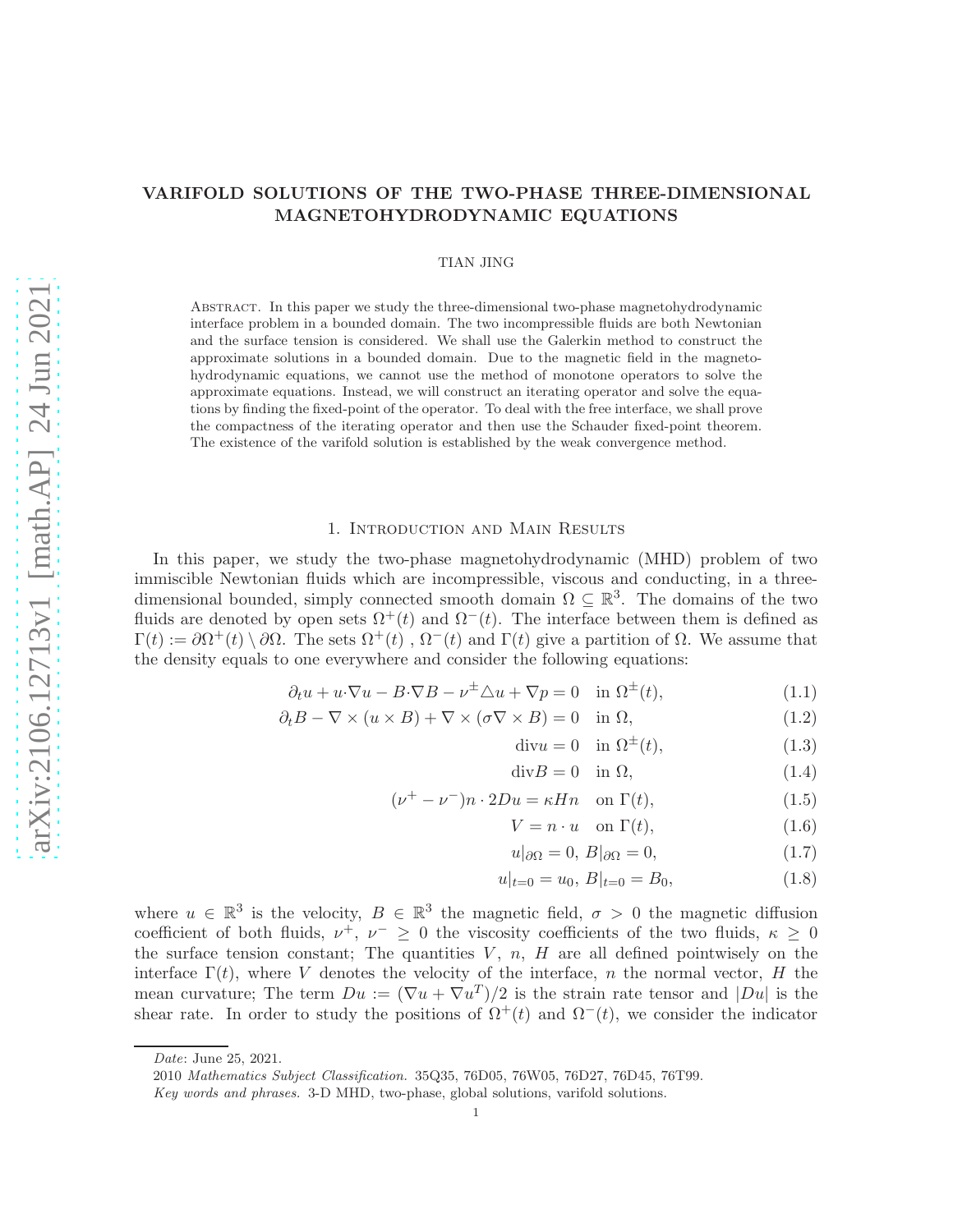#### $2\,$  TIAN JING  $\,$

function of  $\Omega^+(t)$ , i.e.,  $\chi(t) := \chi_{\Omega^+(t)}$ . Let  $\nu$  be such that  $\nu(1) = \nu^+$  and  $\nu(0) = \nu^-$ . Then we can use  $\nu(\chi(t,x))$  for the viscosity.

We briefly review some related results. When there is no magnetic field  $B$ , the problem becomes the two-phase Navier-Stokes equations. The problem of varifold solutions was first studied by Plotnikov [\[21\]](#page-24-0). In his paper, the case of two incompressible non-Newtonian fluids with surface tension has been considered in  $\mathbb{R}^2$ . In the seminal work [\[2\]](#page-24-1), Abels proved the existence of varifold solutions in more general cases, where the viscosity coefficients depend on the shear rate  $|Du|$ . From [\[2\]](#page-24-1), there exists a weak solution when  $\kappa = 0$  and a measurevalued varifold solution when  $\kappa > 0$ . For the case of  $\kappa > 0$ , the equations have been studied in  $\mathbb{R}^2$  and  $\mathbb{R}^3$ . When the viscosity coefficients are constants, Yeressian [\[29\]](#page-25-0) has proved the existence of varifold solutions in  $\mathbb{R}^3$ . When the strong solution exists, Fischer and Hensel proved the weak-strong uniqueness in [\[12\]](#page-24-2) with the technique of relative entropy.

Since the problem with  $\kappa > 0$  has been studied in  $\mathbb{R}^2$  and  $\mathbb{R}^3$  in [\[2\]](#page-24-1) and [\[29\]](#page-25-0) for the Navier-Stokes equations, in this paper we are interested in the problem in a bounded domain  $\Omega$  for the magnetohydrodynamics, for which the both viscosity coefficients  $\nu^{\pm}$  are also taken to be (different) constants. In [\[2\]](#page-24-1) and [\[29\]](#page-25-0) the approximate equations are derived by mollifying the original equations. In the case of a bounded domain, it will be complicated to mollify the equations near the boundary of the domain. Thus, we will use the Galerkin method to construct the approximate solutions in this paper.

We first give the definitions of varifold solutions and weak solutions based on the definitions in [\[2\]](#page-24-1). The space  $\mathbb{R}^d$  is replaced by  $\Omega$  in an appropriate way. Some boundary conditions are also included.

<span id="page-1-1"></span>**Definition 1.1** (Varifold solution). Let  $u_0, B_0 \in L^2(\Omega)$  such that  $\text{div}u_0 = \text{div}B_0 = 0$  weakly. Let  $\Omega_0^+ \subseteq \Omega$  be a bounded domain such that  $\chi_0 = \chi_{\Omega_0^+}$  is of finite perimeter. A quadruple  $(u, B, \chi, V)$  with

$$
u \in L^2([0, T]; H_0^1(\Omega)) \cap L^\infty([0, T]; L^2(\Omega)),
$$
  
\n
$$
B \in L^2([0, T]; H_0^1(\Omega)) \cap L^\infty([0, T]; L^2(\Omega)),
$$
  
\ndivu = divB = 0,  
\n
$$
\chi \in L^\infty([0, T]; BV(\Omega; \{0, 1\})),
$$
  
\n
$$
V \in L^\infty([0, T]; \mathcal{M}(\Omega \times \mathbb{S}^2)),
$$

is called a varifold solution to the two-phase flow problem  $(1.1)-(1.8)$  $(1.1)-(1.8)$  $(1.1)-(1.8)$  with the initial data  $(u_0, B_0, \chi_0)$  if

$$
(1)
$$
.

<span id="page-1-0"></span>
$$
-(u_0, \varphi(0))_{\Omega} - (u, \partial_t \varphi)_{\Omega} - (u \otimes u, \nabla \varphi)_{Q_T} + (B \otimes B, \nabla \varphi)_{Q_T}
$$
  
+ 
$$
(\nu(\chi)Du, D\varphi)_{Q_T} + \kappa \int_0^T \langle \delta V(t), \varphi(t) \rangle dt = 0
$$
\n
$$
U = \mathcal{E}(\hat{\Omega}) \cdot \left( \mathcal{E}(\hat{\Omega}, \hat{\Omega}) \right) \cdot \left( \mathcal{E}(\hat{\Omega}, \hat{\Omega}) \right) \cdot \left( \mathcal{E}(\hat{\Omega}, \hat{\Omega}) \right) \cdot \left( \mathcal{E}(\hat{\Omega}, \hat{\Omega}) \right) \cdot \left( \mathcal{E}(\hat{\Omega}, \hat{\Omega}) \right) \cdot \left( \mathcal{E}(\hat{\Omega}, \hat{\Omega}) \right) \cdot \left( \mathcal{E}(\hat{\Omega}, \hat{\Omega}) \right) \cdot \left( \mathcal{E}(\hat{\Omega}, \hat{\Omega}) \right) \cdot \left( \mathcal{E}(\hat{\Omega}, \hat{\Omega}) \right) \cdot \left( \mathcal{E}(\hat{\Omega}, \hat{\Omega}) \right) \cdot \left( \mathcal{E}(\hat{\Omega}, \hat{\Omega}) \right) \cdot \left( \mathcal{E}(\hat{\Omega}, \hat{\Omega}) \right) \cdot \left( \mathcal{E}(\hat{\Omega}, \hat{\Omega}) \right) \cdot \left( \mathcal{E}(\hat{\Omega}, \hat{\Omega}) \right) \cdot \left( \mathcal{E}(\hat{\Omega}, \hat{\Omega}) \right) \cdot \left( \mathcal{E}(\hat{\Omega}, \hat{\Omega}) \right) \cdot \left( \mathcal{E}(\hat{\Omega}, \hat{\Omega}) \right) \cdot \left( \mathcal{E}(\hat{\Omega}, \hat{\Omega}) \right) \cdot \left( \mathcal{E}(\hat{\Omega}, \hat{\Omega}) \right) \cdot \left( \mathcal{E}(\hat{\Omega}, \hat{\Omega}) \right) \cdot \left( \mathcal{E}(\hat{\Omega}, \hat{\Omega}) \right) \cdot \left( \mathcal{E}(\hat{\Omega}, \hat{\Omega}) \right) \cdot \left( \mathcal{E}(\hat{\Omega}, \hat{\Omega}) \right) \cdot \left( \mathcal{E}(\hat{\Omega}, \hat{\Omega}) \right) \cdot \left( \mathcal{E}(\hat{\Omega}, \hat{\Omega}) \right) \cdot \left( \mathcal{E}(\
$$

is satisfied for all  $\varphi \in C_c^{\infty}([0, T) \times \Omega)$  with  $\text{div}\varphi = 0$ ; (2).

$$
-(B_0, \varphi(0))_{\Omega} - (B, \partial_t \varphi)_{\Omega} - (u \otimes B, \nabla \varphi)_{Q_T} + (B \otimes u, \nabla \varphi)_{Q_T} + \sigma (\nabla B, \nabla \varphi)_{Q_T} = 0 \quad (1.10)
$$
  
is satisfied for all  $\varphi \in C_c^{\infty}([0, T) \times \Omega)$  with  $\text{div}\varphi = 0$ ;

(3). For almost every  $t \in [0, T]$ ,

$$
\int_{\Omega \times \mathbb{S}^2} s \cdot \psi(x) dV(t)(x, s) = -\int_{\Omega} \psi d\nabla \chi(t) \tag{1.11}
$$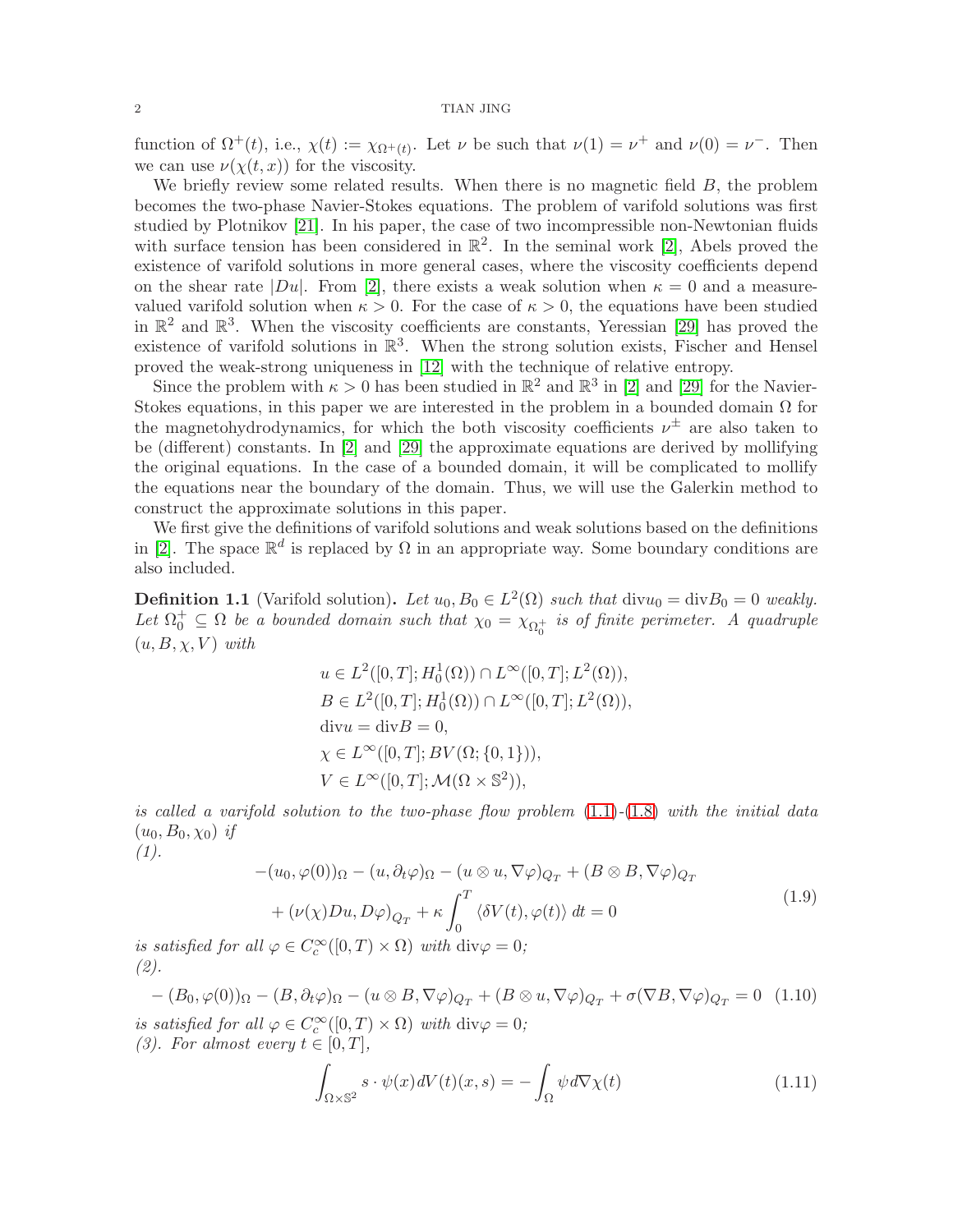is satisfied for all  $\psi \in C_0(\Omega)$ ;

(4). The indicator function  $\chi$  is the unique renormalized solution of

$$
\partial_t \chi + u \cdot \nabla \chi = 0 \quad in \quad (0, T) \times \Omega,
$$
  
\n
$$
\chi|_{t=0} = \chi_0 \quad in \quad \Omega;
$$
\n(1.12)

(5). The generalized energy inequality

$$
\frac{1}{2} ||u(t)||_{L^{2}}^{2} + \frac{1}{2} ||B(t)||_{L^{2}}^{2} + \kappa ||V(t)||_{\mathcal{M}} + \int_{0}^{t} \int_{\Omega} \nu(\chi) |Du|^{2} \mathrm{d}x \mathrm{d}t \n+ \sigma \int_{0}^{t} ||\nabla B(s)||_{L^{2}}^{2} \mathrm{d}s \le \frac{1}{2} ||u_{0}||_{L^{2}}^{2} + \frac{1}{2} ||B_{0}||_{L^{2}}^{2} + \kappa ||\nabla \chi_{0}||_{\mathcal{M}}
$$
\n(1.13)

holds for almost every  $t \in [0, T]$ ;

Remark 1.1. The notation  $(\cdot, \cdot)_{\Omega}$  and  $(\cdot, \cdot)_{Q_T}$  stands for the inner product in  $L^2(\Omega)$  and  $L^2(Q_T)$ . For details about the renormalized solutions, see Proposition 2.2 in [\[2\]](#page-24-1). The term  $δV$  in [\(1.9\)](#page-1-0) is the first variation of the measure V. The definitions of  $δV$  and  $\langle δV(t), \cdot \rangle$  are in Section [2.4.](#page-5-0) The initial energy is:

$$
E_0 := \frac{1}{2} ||u_0||_{L^2}^2 + \frac{1}{2} ||B_0||_{L^2}^2 + \kappa ||\nabla \chi_0||_{\mathcal{M}}.
$$
 (1.14)

**Definition 1.2** (Weak solution). Let  $(u, B, \chi, V)$  be a varifold solution of the two-phase flow problem [\(1.1\)](#page-0-0)-[\(1.8\)](#page-0-1) with the initial data  $(u_0, B_0, \chi_0)$  as in Definition [1.1.](#page-1-1) Then the triple  $(u, B, \chi)$  is called a weak solution if for almost every  $t \in [0, T]$ , the equality

$$
\langle \delta V(t),\varphi\rangle=-\left\langle H_{\chi(t)},\varphi\right\rangle:=\int_{\Omega}P_{\tau}:\nabla\varphi\mathrm{d}|\nabla\chi(t)|
$$

holds for all  $\varphi \in C_c^{\infty}(\Omega)$  with  $\text{div}\varphi = 0$ . Here  $P_{\tau} := I - n \otimes n$  and  $n := \nabla \chi(t)/|\nabla \chi(t)|$ .

Remark 1.2. The term  $\chi$  contains all the information to define the mean curvature functional  $H_{\chi}$ ; see Section [2.3](#page-4-0) for details. The term  $\nabla \chi(t)$  is a vector-valued Radon measure on  $\Omega$  and  $|\nabla \chi(t)|$  is the total variation measure of  $\nabla \chi(t)$ . Thus, the normal vector *n* can be defined using the Radon-Nikodym derivative. See Section [2](#page-3-0) for details. The varifold solution is weaker than the weak solution, since the weak limits of some terms are represent by measures.

The main result of this paper is given as the following:

<span id="page-2-0"></span>**Theorem 1.1.** Let  $\Omega \subseteq \mathbb{R}^3$  be a bounded, smooth and simply connected domain;  $u_0, B_0 \in$  $L^2(\Omega)$  satisfy divu<sub>0</sub> = div $B_0 = 0$ ; and  $\chi_0 := \chi_{\Omega_0^+}$ , where  $\Omega_0^+ \subseteq \Omega$  is a simply connected  $C^2$ -domain such that  $\partial\Omega_0^+\subseteq\Omega$ . Then for any  $T>0$ , there exists a varifold solution to the two-phase flow problem [\(1.1\)](#page-0-0)-[\(1.8\)](#page-0-1) on [0, T] with the initial data  $(u_0, B_0, \chi_0)$ .

The proof of Theorem [1.1](#page-2-0) will be in the spirit of [\[2\]](#page-24-1) with some new ideas to deal with the bounded domain  $\Omega$  and the magnetic field B. We shall use the Galerkin method to construct the approximate solutions in a bounded domain. Due to the extra term  $B$  in the equations, we cannot use the method of monotone operators in [\[2\]](#page-24-1) to solve the approximate equations. Instead, we will construct iterating operators and solve the equations by finding the fixedpoints of the operators. In fact, if our velocity  $u$  is from certain function spaces, then the quantity B and  $\chi$  are uniquely decided by u. Thus, there exist solution operators that map each u to  $B(u)$  and  $\chi(u)$ . These operators have some good properties of continuity and boundedness, which will contribute to showing the compactness of the iterating operator; see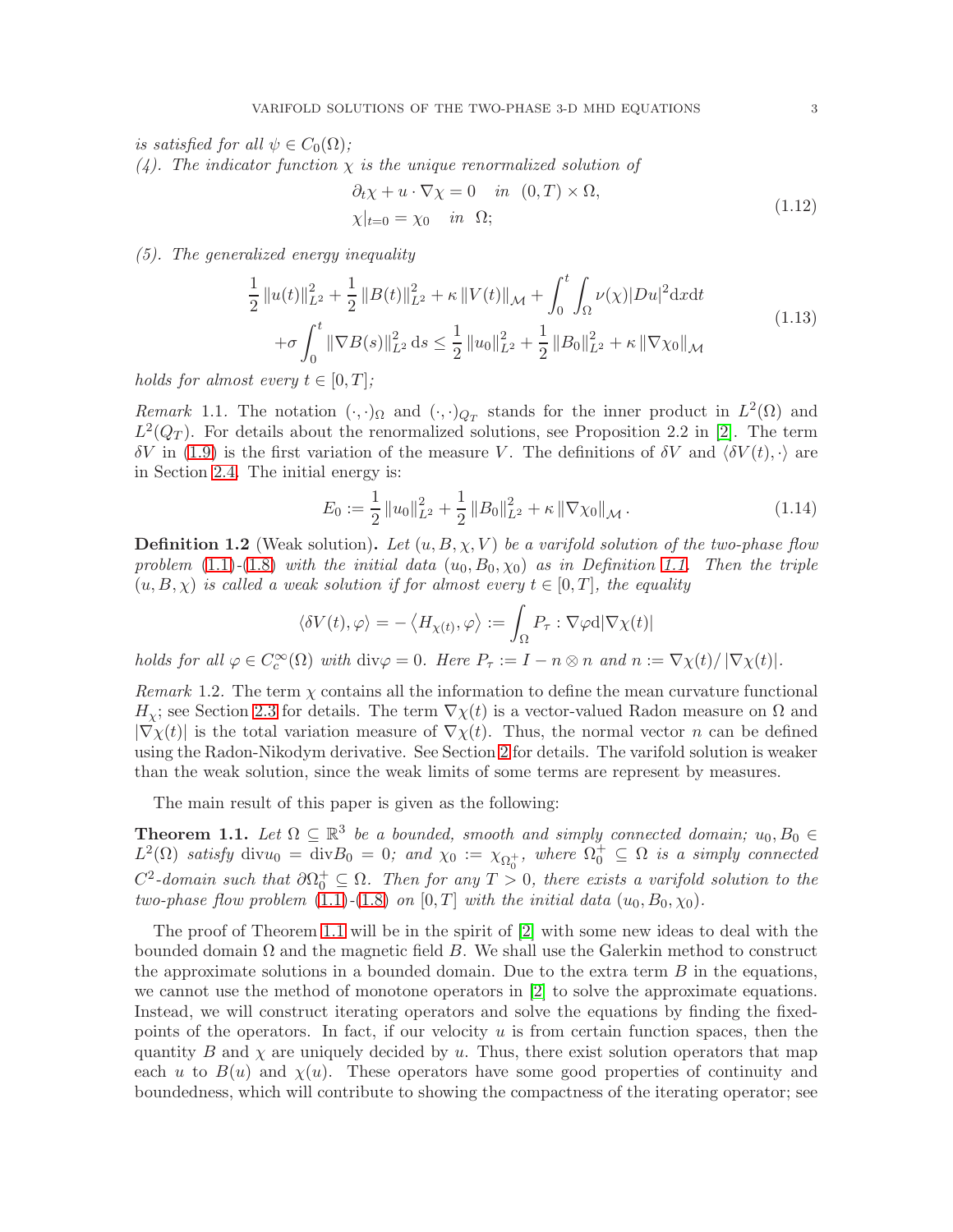#### 4 TIAN JING

[\[2\]](#page-24-1) and [\[13\]](#page-24-3) for more details. Due to the free interface  $\Gamma(t)$ , it is hard to prove the Lipschitz continuity of the iterating operators. Thus, we cannot use the classical contraction mapping theorem to prove the existence of the fixed-points. In order to overcome this difficulty, we firstly prove the compactness of the iterating operators and then use the Schauder fixed-point theorem.

The rest of this paper is organized as follows. We firstly list some useful background knowledge in Section [2.](#page-3-0) In Section [3,](#page-6-0) we will study the Galerkin approximate equations on  $[0, T]$  and prove that the approximate solutions exists globally on  $[0, T]$ . Then we give an uniform energy estimate for all the approximate solutions. Finally, we will study the limits of the approximate solutions in Section [4.](#page-16-0)

# 2. Preliminary

<span id="page-3-0"></span>2.1. Function spaces. We recall some definitions of function spaces. Given a bounded domain  $\Omega \subseteq \mathbb{R}^d$ . The space  $C^k(\Omega)$  denotes the functions with continuous partial derivatives of up to order k;  $C^k(\overline{\Omega})$  is the subspace of  $C^k(\Omega)$ , such that for each  $f \in C^k(\overline{\Omega})$  we can find  $F \in C^{k}(\mathbb{R}^{d})$  with  $f = F$  on  $\overline{\Omega}$ . The following result will be useful.

**Proposition 2.1** ([\[30\]](#page-25-1), Appendix (24d)). For a compact set  $K \subseteq \mathbb{R}^d$ , for any  $k \in \mathbb{Z}$  and  $k \geq 0$ , we have the compact embedding  $C^{k+1}(K) \hookrightarrow \hookrightarrow C^{k}(K)$ .

For a Banach space X and  $1 \leq p \leq \infty$ , the Bochner space  $L^p([0,T];X)$  is the space of functions  $u(t)$  from [0, T] to X such that

$$
||u||_{L^p([0,T];X)} := \left(\int_0^T ||u(t)||_X^p dt\right)^{\frac{1}{p}} < \infty \quad \text{for} \quad 1 \le p < \infty, \text{ or }
$$

$$
||u||_{L^{\infty}([0,T];X)} := \operatorname*{ess\,sup}_{t \in [0,T]} ||u(t)||_X < \infty \quad \text{for} \quad p = \infty.
$$

The space  $C([0,T]; X)$  consists of functions  $u(t)$  from  $[0, T]$  to X such that for any  $t_0 \in [0, T]$ 

$$
\lim_{t \to t_0} \|u(t) - u(t_0)\|_X = 0.
$$

For more details on function spaces, we refer to [\[20\]](#page-24-4). For Sobolev spaces and the embedding theorems, we refer to [\[14\]](#page-24-5).

Finally, we denote the space of finite Radon measures on  $\Omega$  by  $\mathcal{M}(\Omega)$ . We recall that  $\mathcal{M}(\Omega) = (C_0(\Omega))^*$ .

2.2. Sets of finite perimeter. In order to study the free interface, we recall some topics about the sets with less regular boundaries. Most of the topics here can be found in the geometric measure theory. We refer to [\[4,](#page-24-6) [16\]](#page-24-7) for interested readers.

**Definition 2.1** ([\[4\]](#page-24-6), Definition 3.1). For an open set  $\Omega \subseteq \mathbb{R}^d$  and  $u \in L^1(\Omega)$ . We say u is of bounded variation in  $\Omega$  if there exist finite Radon measures  $\lambda_1, \dots, \lambda_d \in \mathcal{M}(\Omega)$  such that

$$
\int_{\Omega} u \frac{\partial \varphi}{\partial x_i} dx = -\int_{\Omega} \varphi d\lambda_i
$$

holds for all  $\varphi \in C_c^{\infty}(\Omega)$  and  $i = 1, \dots, d$ . The space of functions with bounded variation is denoted by  $BV(\Omega)$ .

The variations of functions are useful when we study the space  $BV(\Omega)$ .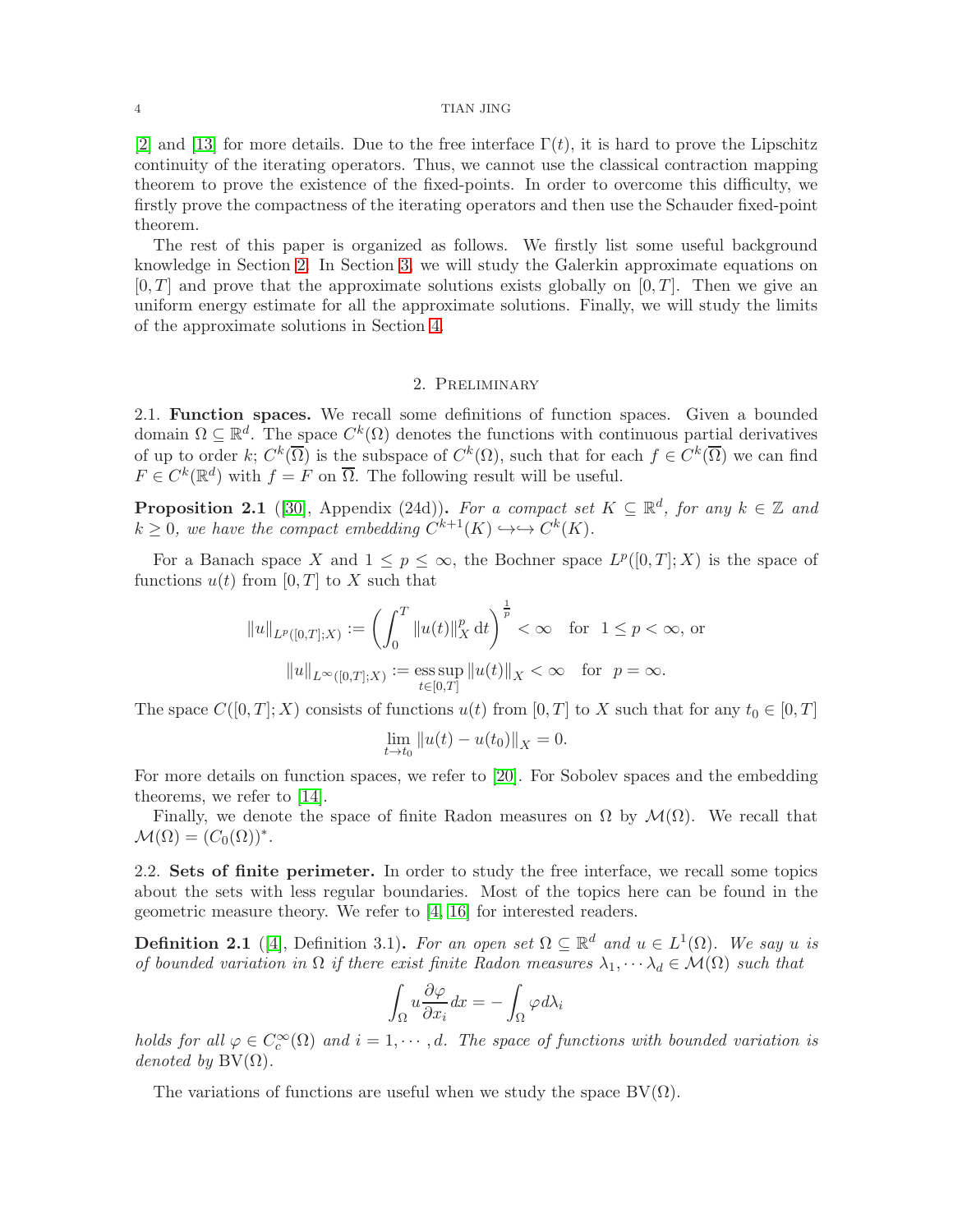**Definition 2.2** ([\[4\]](#page-24-6), Definition 3.4). The variation of  $u \in L^1_{loc}(\Omega)^m$  in  $\Omega$  is defined by

$$
\mathcal{V}(u,\Omega) := \sup \left\{ \sum_{\alpha=1}^m \int_{\Omega} u^{\alpha} \mathrm{div} \varphi^{\alpha} \mathrm{d}x : \varphi \in C_c^1(\Omega)^{mN}, \ \|\varphi\|_{L^{\infty}(\Omega)} \leq 1 \right\}.
$$

When studying the boundary of a set E, we usually consider its indicator function  $\chi_E$ . The perimeter of E is defined using the variation of  $\chi_E$ .

**Definition 2.3** ([\[4\]](#page-24-6), Definition 3.35). Let  $\Omega \subseteq \mathbb{R}^d$  be an open set and  $E \subseteq \mathbb{R}^d$  a Lebesgue measureable set. The perimeter of E in  $\Omega$  is defined as the variation of  $\mathcal{V}(\chi_E, \Omega)$ , i.e.,

$$
\mathcal{P}(E,\Omega) := \sup \left\{ \int_E \text{div}\varphi \, dx : \varphi \in C_c^1(\Omega)^d, \ \|\varphi\|_{L^\infty(\Omega)} \le 1 \right\}.
$$

We say E is of finite perimeter in  $\Omega$  if  $\mathcal{P}(E,\Omega) < \infty$ .

<span id="page-4-0"></span>Remark 2.1. By this definition, only  $\partial E \cap \Omega$  will be counted into the perimeter of E.

2.3. Mean curvature functional. When calculating the weak form of [\(1.1\)](#page-0-0), we will get a so-called mean curvature functional. This functional is dependent on the interface  $\Gamma(t)$ , and thus will be denoted by  $H_{\Gamma(t)}$  or  $H_{\chi(t)}$ . When everything is smooth enough, we have the following form:

$$
\langle H_{\Gamma(t)}, \varphi(t) \rangle := \int_{\Gamma(t)} Hn \cdot \varphi d\mathcal{H}^{d-1}(x).
$$

On the interface  $\Gamma$  the tangential divergence of a function  $\varphi \in C^1(\Gamma)^d$  is defined as

$$
\mathrm{div}^{\Gamma}\varphi:=\mathrm{div}\varphi-n\otimes n:\nabla\varphi=(I-n\otimes n):\nabla\varphi,
$$

where  $n(x)$  denotes the normal vector. Note that  $P_\tau := I - n \otimes n$  is the orthogonal projection onto the tangent space, which is defined pointwisely on Γ. The mean curvature is defined as (see [\[4,](#page-24-6) [16,](#page-24-7) [25\]](#page-25-2))

$$
H:=-{\rm div}^{\Gamma}\varphi
$$

and the mean curvature vector is  $H := Hn$ . According to the generalized divergence theorem,

<span id="page-4-1"></span>
$$
\int_{\Gamma} \text{div}^{\Gamma} \varphi \, d\mathcal{H}^{d-1} = \int_{\Gamma} Hn \cdot \varphi \, d\mathcal{H}^{d-1} + \int_{\partial \Gamma} \varphi \cdot n_{\partial \Gamma} \, d\mathcal{H}^{d-2} \tag{2.1}
$$

holds for all  $\varphi \in C_c^1(\mathbb{R}^d)^d$ . Notice that the set  $\Omega^+(t)$  will always stay in the interior of  $\Omega$ . Thus,  $\Gamma(t)$  will be a closed surface and will not have any edge, i.e., the  $(d-2)$ -dimensional boundary. As a result, the second term on the right hand side in [\(2.1\)](#page-4-1) vanishes. Now when the surface Γ becomes less regular, as long as a measure theoretical normal vector exists, we can use the generalized divergence theorem to replace  $Hn \cdot \varphi$  with div<sup>T</sup> $\varphi$ , and study the generalized mean curvature functional.

In order to study the convergence of the mean curvature terms, we modify Lemma 2.4 from [\[2\]](#page-24-1) and obtain the following lemma.

**Lemma 2.1.** Let  $\Omega_0^+$  be a bounded, simply connected  $C^2$ -domain. Suppose that  $u, v \in$  $C([0,T]; C_b^2(\Omega))$  and  $u \to v$  in  $C([0,T]; C^1(\Omega))$ . Then

$$
\int_{\Gamma_u(t)} f(x, n_x) d\mathcal{H}^{d-1}(x) \to \int_{\Gamma_v(t)} f(x, n_x) d\mathcal{H}^{d-1}(x) \tag{2.2}
$$

uniformly on  $[0, T]$ , as  $k \to \infty$ . Here  $\Gamma_u(t)$  and  $\Gamma_v(t)$  are obtained from u and v.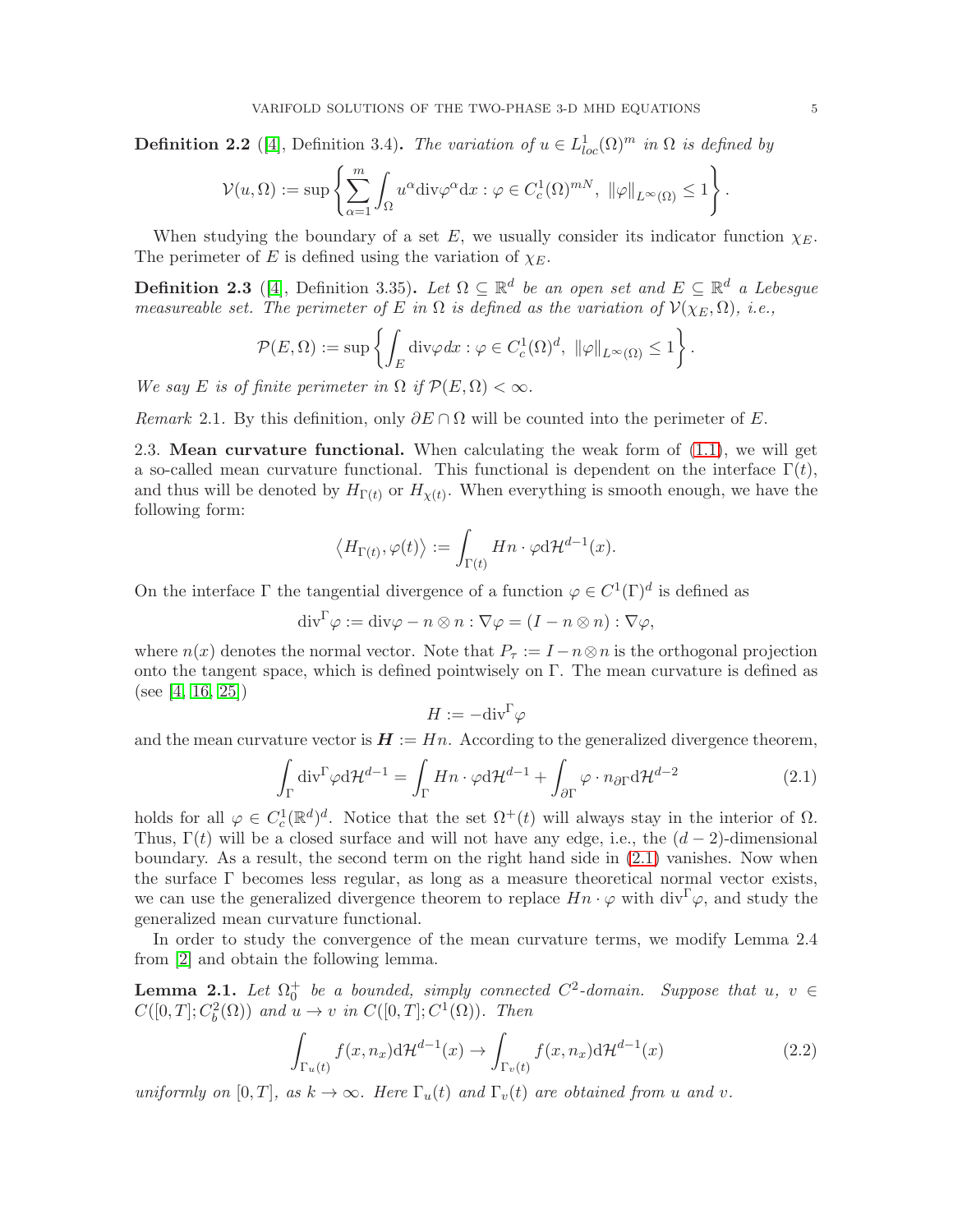#### 6 TIAN JING

The details on how the velocity determines the interface are stated in Section [3.3.](#page-8-0) The convergence of the flow mappings is still valid when the domain  $\mathbb{R}^d$  in [\[2\]](#page-24-1) is replaced by a bounded domain Ω. Thus, using the same argument as in [\[2\]](#page-24-1), we can apply a local parameterization to  $\Gamma_0 = \partial \Omega_0^+$  to prove the lemma.

<span id="page-5-0"></span>2.4. Varifolds. For the problem we study, even the measure theoretical normal vectors might not be guaranteed to exist all the time. In this case, we have to use varifolds to describe the surfaces. We refer to the definition in [\[2\]](#page-24-1) and give an analogue one for the case of the bounded domain Ω. A measure V is called a general  $(d-1)$ -varifold if it is a finite Radon measure on  $\Omega \times \mathbb{S}^{d-1}$ , i.e.,  $V \in \mathcal{M}(\Omega \times \mathbb{S}^{d-1})$ . The varifold V can be understood as assigning different weight to vectors in  $\Omega$  and  $\mathbb{S}^{d-1}$ . In another word, it tells the possibility of a point to be on the interface and the possibility of a vector to be the normal vector. For interested readers we refer to [\[17,](#page-24-8) [25\]](#page-25-2).

The first variation of  $V$  is defined as

$$
\langle \delta V, \varphi \rangle := \int_{\Omega \times \mathbb{S}^{d-1}} (I - s \times s) : \nabla \varphi \mathrm{d} V(x, s)
$$

for any  $\varphi \in C_0^1(\Omega)$ ; see [\[25\]](#page-25-2), Chapter 8. This allows us to replace the functional  $H_{\chi_E(t)}$  with  $-\delta V(t)$ , and study the mean curvature functional when the interface is less regular.

2.5. Compact operators. We recall some theory about compact operators. See [\[30\]](#page-25-1) for details. The compact operators will be used to solve the Galerkin approximate equations.

<span id="page-5-2"></span>**Definition 2.4** ([\[30\]](#page-25-1), Definition 2.9). Let X and Y be Banach spaces. The operator  $T$ :  $D(T) \subset X \to Y$  is called a compact operator if T is continuous and T maps bounded sets into precompact sets.

The following proposition is important when proving the compactness of an operator.

<span id="page-5-1"></span>**Proposition 2.2** ([\[30\]](#page-25-1), Appendix (24g)). The set  $M \subseteq C(\overline{\Omega})$  is precompact if and only if  $(1)$  sup<sub> $f \in M$ </sub> sup $\sum_{x \in \overline{\Omega}} |f(x)| < \infty$ .

(2) For every  $\varepsilon > 0$ , there exists  $\delta > 0$ , such that  $\sup_{f \in M} |f(x) - f(y)| < \varepsilon$  for every  $x, y \in \overline{\Omega}$ and  $|x-y| < \delta$ .

We give a specific version of the Arzelà–Ascoli theorem.

**Theorem 2.1** ([\[30\]](#page-25-1), Appendix (24i)). Let X be a Banach space. The set  $M \subseteq C([0,T]; X_n)$ is precompact if and only if

(1) For every  $t \in [0, T]$ , the set  $\{f(t) : f \in M\}$  is precompact in X.

(2) For every  $t \in [0, T]$  and every  $\varepsilon > 0$ , there exists  $\delta > 0$ , such that  $\sup_{x \in M} ||f(t) - f(s)||_X$  $\varepsilon$  for every  $s \in [0, T]$  and  $|t - s| < \delta$ .

At last, we recall the Schauder fixed-point theorem of compact operators.

<span id="page-5-3"></span>**Theorem 2.2** ([\[30\]](#page-25-1), Theorem 2.A). Let X be a Banach space. Suppose the set  $M \subseteq X$  is nonempty, closed, bounded and convex, and  $T : M \to M$  is a compact operator. Then T has a fixed point in M.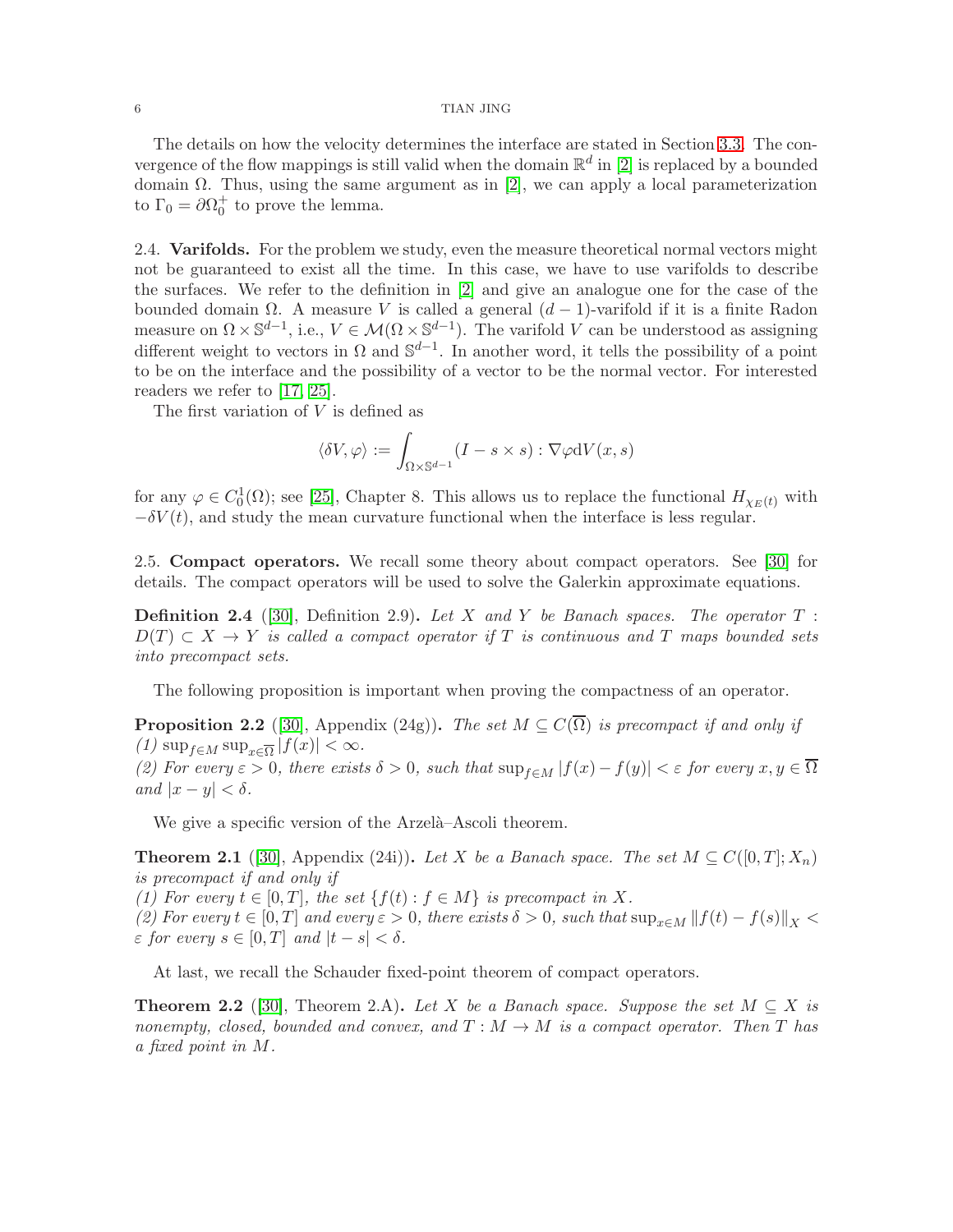### 3. The Galerkin Method

<span id="page-6-0"></span>3.1. Weak form and energy estimate. We test [\(1.1\)](#page-0-0) with  $\varphi \in C_c^{\infty}([0,T) \times \Omega)$  such that  $div\varphi = 0$ . For the first, second and third terms we simply integrate them by parts. The fifth term will vanish. The calculation of the fourth term will generate the mean curvature functional:

$$
\int_{\Omega} \nu^{\pm} \Delta u \varphi = \int_{\Omega} \nu^{\pm} \text{div}(\nabla u + \nabla u^{T}) \varphi
$$
\n
$$
= \int_{\Omega} \nu^{\pm} \sum_{j} \sum_{i} \partial_{i} (\partial_{i} u_{j} + \partial_{j} u_{i}) \varphi_{j}
$$
\n
$$
= \int_{\Omega} \nu^{\pm} \sum_{j} \sum_{i} \partial_{i} ((\partial_{i} u_{j} + \partial_{j} u_{i}) \varphi_{j}) - \int_{\Omega} \nu^{\pm} \sum_{j} \sum_{i} (\partial_{i} u_{j} + \partial_{j} u_{i}) \partial_{i} \varphi_{j}
$$
\n
$$
= (\nu^{+} - \nu^{-}) \int_{\Gamma} n \cdot 2D u \varphi - \int_{\Omega} \nu^{\pm} Du : D \varphi
$$
\n
$$
= \int_{\Gamma} Hn \cdot \varphi - (\nu^{\pm} Du, D \varphi) \Omega.
$$

Thus, we obtain the weak formula of [\(1.1\)](#page-0-0):

$$
-(u_0, \varphi(0))_{\Omega} - (u, \partial_t \varphi)_{\Omega} - (u \otimes u, \nabla \varphi)_{Q_T} + (B \otimes B, \nabla \varphi)_{Q_T}
$$
  
+ 
$$
(\nu^{\pm} Du, D\varphi)_{Q_T} - \kappa \int_0^T \int_{\Gamma(t)} Hn \cdot \varphi d\mathcal{H}^2 = 0.
$$
 (3.1)

Testing [\(1.2\)](#page-0-2) with  $\varphi \in C_c^{\infty}([0, T) \times \Omega)$  such that div $\varphi = 0$ . Using the fact that

$$
\nabla \times (\nabla \times B) = \nabla(\text{div}B) - \triangle B, \text{ and } \nabla \times (u \times B) = -(u \cdot \nabla)B + (B \cdot \nabla)u,
$$

we obtain

$$
-(B_0, \varphi(0))_{\Omega} - (B, \partial_t \varphi)_{\Omega} - (u \otimes B, \nabla \varphi)_{Q_T} + (B \otimes u, \nabla \varphi)_{Q_T} + \sigma (\nabla B, \nabla \varphi)_{Q_T} = 0.
$$
 (3.2)

Now we derive the energy estimate. Suppose all the functions are smooth enough. Testing [\(1.1\)](#page-0-0) and [\(1.2\)](#page-0-2) on  $\Omega$  with  $\varphi = u$  and  $\varphi = B$  respectively, we obtain

$$
\frac{1}{2}\frac{\mathrm{d}}{\mathrm{d}t}||u||_{L^2}^2 + (B \otimes B, \nabla u)_{\Omega} + (\nu^{\pm}Du, Du)_{\Omega} - \kappa \int_{\Gamma(t)} Hn \cdot u \mathrm{d}t^2 = 0,
$$
  

$$
\frac{1}{2}\frac{\mathrm{d}}{\mathrm{d}t}||B||_{L^2}^2 - (B \otimes B, \nabla u)_{\Omega} + \sigma ||\nabla B||_{L^2}^2 = 0.
$$

Adding these two equations, we have

$$
\frac{1}{2} \frac{d}{dt} ||u||_{L^{2}}^{2} + \frac{1}{2} \frac{d}{dt} ||B||_{L^{2}}^{2} + (\nu^{\pm} Du, Du)_{\Omega} \n+ \sigma ||\nabla B||_{L^{2}}^{2} - \kappa \int_{\Gamma(t)} Hn \cdot u d\mathcal{H}^{2} = 0.
$$

From the derivation of (1.9) in [\[2\]](#page-24-1), we have

$$
\frac{\mathrm{d}}{\mathrm{d}t} \mathcal{H}^2(\Gamma(t)) = -\int_{\Gamma(t)} HV \mathrm{d}\mathcal{H}^2 = -\int_{\Gamma(t)} Hn \cdot u \mathrm{d}\mathcal{H}^2.
$$

Note that by Korn's inequality, we have

$$
(\nu^{\pm}Du, Du)_{\Omega} \ge c(Du, Du)_{\Omega} = c ||\nabla u||_{L^2}^2.
$$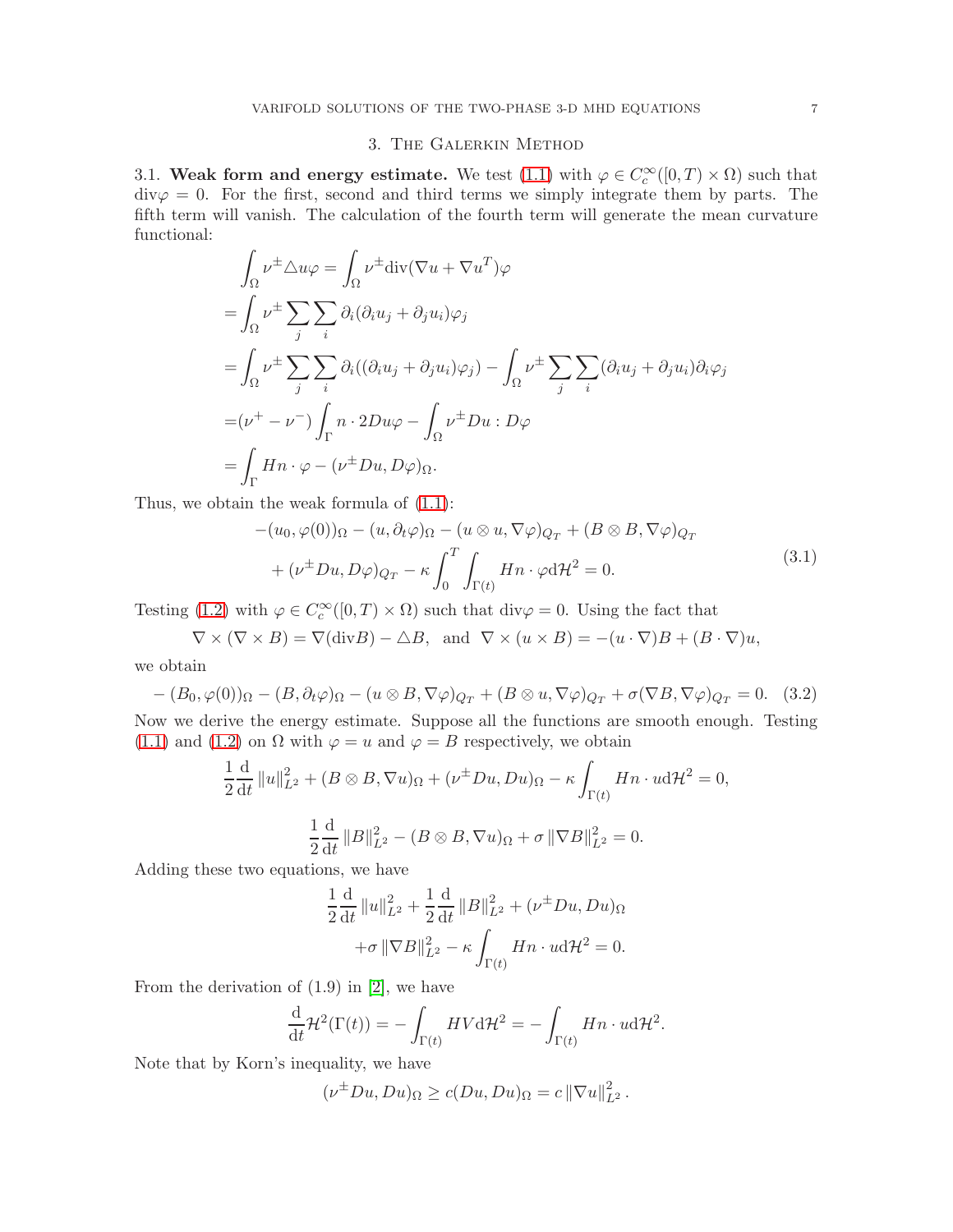Finally, we obtain the energy inequality:

$$
\frac{1}{2} ||u(t)||_{L^{2}}^{2} + \frac{1}{2} ||B(t)||_{L^{2}}^{2} + \kappa \mathcal{H}^{2}(\Gamma(t)) + c ||\nabla u||_{L^{2}}^{2} + \sigma ||\nabla B||_{L^{2}}^{2}
$$
\n
$$
\leq \frac{1}{2} ||u_{0}||_{L^{2}}^{2} + \frac{1}{2} ||B_{0}||_{L^{2}}^{2} + \kappa \mathcal{H}^{2}(\Gamma_{0}).
$$
\n(3.3)

This estimate drives us to look for a solution  $(u, B, \Gamma)$  such that

$$
u \in L^{2}([0, T]; H_{0}^{1}(\Omega)) \cap L^{\infty}([0, T]; L^{2}(\Omega)), \quad B \in L^{2}([0, T]; H_{0}^{1}(\Omega)) \cap L^{\infty}([0, T]; L^{2}(\Omega)),
$$
  
and  $\mathcal{H}^{2}(\Gamma(t))$  is bounded on [0, T].

and  $\mathcal{H}^2(\Gamma(t))$  is bounded on [0, T].

3.2. Approximate equations. In order to use the Galerkin method, we pick the eigenfunctions of the Stokes operator to be a basis. The existence of this basis is from the following theorem:

**Theorem 3.1** ([\[23\]](#page-24-9), Theorem 2.24). Let  $\Omega \subseteq \mathbb{R}^3$  be a smooth bounded domain. Let A be the Stokes operator, i.e.  $Au := -\mathbb{P}\Delta u$  where  $\mathbb P$  is the Helmholtz projection. Then there exists a family of functions  $\mathcal{N} = {\eta_1, \eta_2, \cdots, \}$  such that (1) N is an orthonormal basis in  $H(\Omega)$ . (2)  $\eta_j \in D(A) \cap C^{\infty}(\overline{\Omega})$  are eigenfunctions of the Stokes operator, i.e.  $A\eta_j = \lambda_j \eta_j$  for all

 $j \in \mathbb{N}$  with  $0 < \lambda_1 \leq \lambda_2 \leq \cdots$  and  $\lambda_j \to \infty$ . (3) N is an orthogonal basis in  $V(\Omega)$ .

Here  $H(\Omega)$  denotes the closure of  $\{\varphi \in C_c^{\infty}(\Omega) : \text{div}\varphi = 0\}$  under the  $L^2$  norm and  $\lVert \cdot \rVert_{H(\Omega)} := \lVert \cdot \rVert_{L^2(\Omega)}$ . The space  $V(\Omega) := H(\Omega) \cap H_0^1(\Omega)$  and  $\lVert \cdot \rVert_{V(\Omega)} := \lVert \cdot \rVert_{H^1(\Omega)}$ . Note that all the eigenfunctions  $\eta_i$  have trace 0.

Let  $X_n := \text{span}\{\eta_1, \dots, \eta_n\}$ . For each  $t \in [0, T]$ , we consider the approximate equation:

<span id="page-7-0"></span>
$$
(u_n(t), \eta)_{\Omega} - (u_0, \eta)_{\Omega} - \int_0^t (u_n \otimes u_n, \nabla \eta)_{\Omega} ds + \int_0^t (B_n \otimes B_n, \nabla \eta)_{\Omega} ds + \int_0^t (\nu(\chi_n) Du_n, D\eta)_{\Omega} ds + \kappa \int_0^t \int_{\Omega} \text{Tr}(P_\tau \nabla \eta) d |\nabla \chi_n(s)| ds = 0,
$$
\n(3.4)

for all  $\eta \in X_n$ . We define the functionals M and N on  $X_n$  and rewrite the equation. Let

$$
\langle M(u), \eta \rangle := \int_{\Omega} u \cdot \eta,
$$
  

$$
\langle N(u, \chi, B), \eta \rangle := (u \otimes u, \nabla \eta)_{\Omega} - (B \otimes B, \nabla \eta)_{\Omega}
$$
  

$$
- (\nu(\chi)Du, D\eta)_{\Omega} + \kappa \int_{\Omega} \text{Tr}(P_{\tau} \nabla \eta) d |\nabla \chi|.
$$

By integrating  $N(u, \chi, B)$  from 0 to t, we define

$$
\left\langle \int_0^t N \mathrm{d} s, \eta \right\rangle := \int_0^t \left\langle N(s), \eta \right\rangle \mathrm{d} s.
$$

Now we can rewrite the equation as:

$$
\langle M(u_n(t)), \eta \rangle = \langle M(u_0), \eta \rangle + \int_0^t \langle N(u_n, \chi_n, B_n), \eta \rangle \, ds \tag{3.5}
$$

for all  $\eta \in X_n$ . It remains to represent  $\chi$  and B with u using the solution operators, i.e.,  $\chi(u)$ and  $B(u)$ .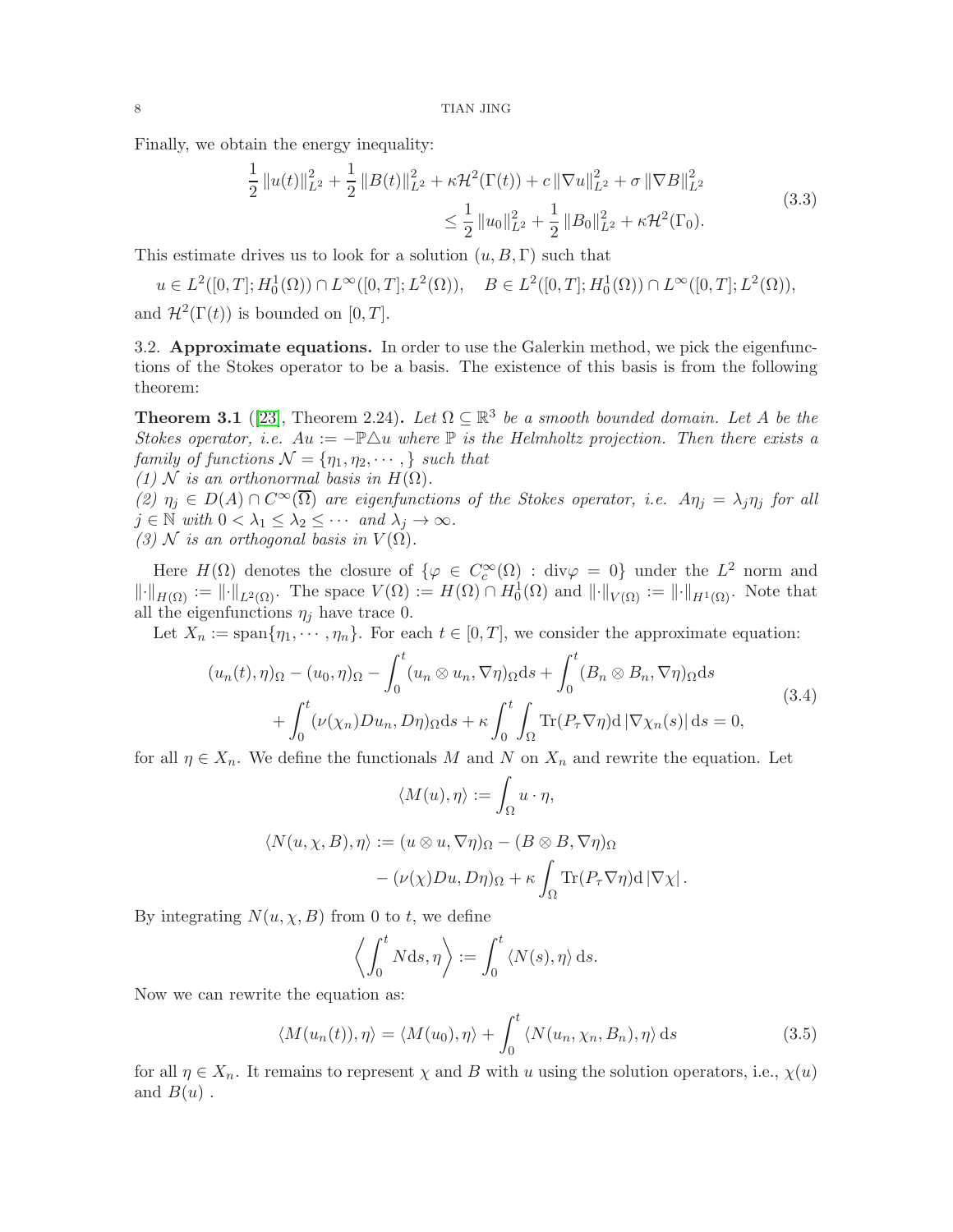<span id="page-8-0"></span>3.3. Solution operators  $\chi(u)$  and  $\underline{B}(u)$ . Suppose  $u \in C([0, T]; C^2(\overline{\Omega}))$  and  $\Omega_0^+$  is a simply connected  $C^2$ -domain. For each  $x \in \overline{\Omega}$ , we consider the ODE

$$
\frac{\mathrm{d}}{\mathrm{d}t}X(t,x) = u(t,X(t,x)),
$$
\n
$$
X(0,x) = x.
$$
\n(3.6)

By the Picard-Lindelöf theorem there exists a unique solution locally in time. Since the solution will not blow up as stated in Remark [3.1,](#page-8-1) we can always extend it to  $[0, T]$ . When we start from different initial values on  $\overline{\Omega}$ , the solutions will not intersect. Thus, we obtain a function  $X(t, x) : [0, T] \times \overline{\Omega} \to \overline{\Omega}$ , which is a bijection on  $\overline{\Omega}$  for each fixed t. We call  $X(t, x)$ the flow mapping, and denote it by  $X_t(x)$  in some cases. We will also use  $X_u(t, x)$  or  $X_{u,t}(x)$ if needed to emphasize the velocity field that generates this flow mapping.

<span id="page-8-1"></span>Remark 3.1. When  $x \in \partial\Omega$ , the Picard iterating always generate constant functions equal to x. Thus, we can obtain a unique solution  $X(t, x) \equiv x$  on [0, T]. When  $x \in \Omega$ , the local solution will not exceed  $\Omega$ , so it can still be extended to  $[0, T]$ . In both cases, the proof of uniqueness can be done by the Gronwall inequality.

Note that  $u \in C([0,T]; C_0^2(\overline{\Omega}))$ . Similarly to the proof of Theorem 2.10 in [\[28\]](#page-25-3), we can prove that  $X \in C([0,T]; C^2(\Omega))$ . Letting  $\chi(x,t) := \chi_0(X_t^{-1}(x))$ , then we have obtained the indicator function  $\chi$  using the velocity u.

We now estimate the variation of  $\chi(x, t)$ . From [\[5\]](#page-24-10) Exercise 3.2, the Jacobian  $J(X_t) \equiv 1$ . By changing of variable, we have

$$
\int_{\Omega} \chi(x,t) \text{div}\varphi(x) dx = \int_{\Omega} \chi(X_t(y),t) \text{div}\varphi(X_t(y)) dy.
$$
\n(3.7)

Similarly to the argument in [\[2\]](#page-24-1), we integrate by parts. Considering the gradient of  $X_t$ :

<span id="page-8-2"></span>
$$
\nabla X_t = \begin{pmatrix} \partial_1 X_{t,1} & \partial_1 X_{t,2} & \partial_1 X_{t,3} \\ \partial_2 X_{t,1} & \partial_2 X_{t,2} & \partial_2 X_{t,3} \\ \partial_3 X_{t,1} & \partial_3 X_{t,2} & \partial_3 X_{t,3} \end{pmatrix},
$$

and its inverse matrix

$$
A(y) := (\nabla X_t)^{-1}(y) = \begin{pmatrix} a_{11}(y) & a_{12}(y) & a_{13}(y) \\ a_{21}(y) & a_{22}(y) & a_{23}(y) \\ a_{31}(y) & a_{32}(y) & a_{33}(y) \end{pmatrix}.
$$

Let

$$
\widetilde{\varphi}(y) = A^T(y)\varphi(X_t(y)) = \begin{pmatrix} \sum_{j=1}^3 a_{j1}\varphi_j(X_t) \\ \sum_{j=1}^3 a_{j2}\varphi_j(X_t) \\ \sum_{j=1}^3 a_{j3}\varphi_j(X_t) \end{pmatrix}.
$$

Calculating the gradient of  $\tilde{\varphi}(y)$ , we obtain

$$
\nabla_y \left( A^T(y) \varphi(X_t(y)) \right) = \begin{pmatrix} \partial_{y_1} \widetilde{\varphi}_1(y) & \partial_{y_2} \widetilde{\varphi}_1(y) & \partial_{y_3} \widetilde{\varphi}_1(y) \\ \partial_{y_1} \widetilde{\varphi}_2(y) & \partial_{y_2} \widetilde{\varphi}_2(y) & \partial_{y_3} \widetilde{\varphi}_2(y) \\ \partial_{y_1} \widetilde{\varphi}_3(y) & \partial_{y_2} \widetilde{\varphi}_3(y) & \partial_{y_3} \widetilde{\varphi}_3(y) \end{pmatrix}.
$$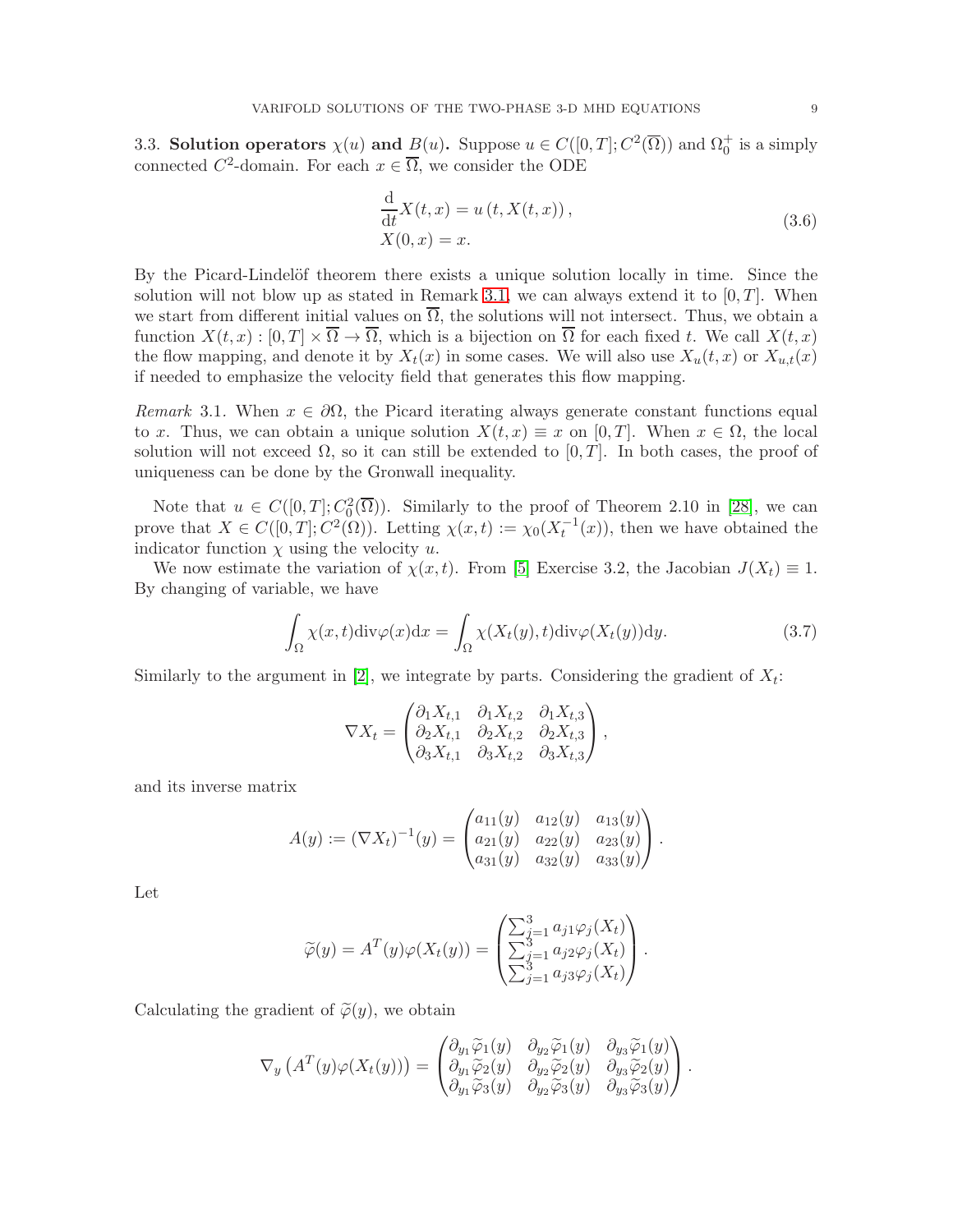Applying the chain rule, then the trace of the term above is

$$
\begin{aligned} \text{Tr}\nabla \left( A^T \varphi(X_t(y)) \right) \\ &= \sum_i \sum_j \partial_{y_i} a_{ji} \cdot \varphi_j(X_t(y)) + \sum_i \sum_j a_{ji} \cdot \partial_{y_i} \varphi_j(X_t(y)) \\ &= I_1 + I_2. \end{aligned}
$$

Simplifying  $I_2$ , we obtain

$$
I_2 = \sum_{i} \sum_{j} \sum_{k} a_{ji} \partial_k \varphi_j(X_t(y)) \cdot \partial_{y_i} X_{t,k}(y)
$$
  
= 
$$
\sum_{j} \sum_{k} \partial_k \varphi_j(X_t(y)) \cdot \left( \sum_{i} a_{ji} \partial_{y_i} X_{t,k}(y) \right)
$$
  
= 
$$
\sum_{j} \sum_{k} \partial_k \varphi_j(X_t(y)) \cdot \left( \sum_{i} \left( (\nabla X_t)^{-1} \right)_{ji} (\nabla X_t)_{ik} \right)
$$
  
= 
$$
\sum_{j} \partial_j \varphi_j(X_t(y)) = \text{div}\varphi(X_t(y)).
$$

Continuing with [\(3.7\)](#page-8-2), we have

$$
\int_{\Omega} \chi(X_t(y), t) \text{div}\varphi(X_t(y)) \text{d}y = \int_{\Omega} \chi(X_t(y), t) I_2 \text{d}y
$$
\n
$$
= \int_{\Omega} \chi(X_t(y), t) \text{Tr}\nabla(\nabla X_t^{-T} \varphi(X_t(y))) - \int_{\Omega} \chi(X_t(y), t) I_1
$$
\n
$$
= \int_{\Omega} \chi(X_t(y), t) \text{Tr}\nabla(\nabla X_t^{-T} \varphi(X_t(y))) - \int_{\Omega} \chi(X_t(y), t) \sum_i \sum_j \partial_{y_i} a_{ji} \cdot \varphi_j(X_t(y))
$$
\n
$$
= \int_{\Omega} \chi_0(y) \text{Tr}\nabla(\tilde{\varphi}(y)) - \int_{\Omega} \chi_0(y) \sum_i \sum_j \partial_{y_i} a_{ji} \cdot \varphi_j(X_t(y))
$$
\n
$$
= I_3 - I_4.
$$

Since  $\chi_0 \in BV(\Omega)$ , we have

$$
|I_3| = \left| \int_{\Omega} \chi_0(y) \operatorname{div} \widetilde{\varphi}(t, y) \right| \leq ||\chi_0||_{\text{BV}(\Omega)} ||\varphi||_{\infty} \cdot \sup_{t \in [0, T]} \left| \nabla X_t^{-T} \right|
$$
  

$$
\leq ||\chi_0||_{\text{BV}(\Omega)} ||\varphi||_{\infty} M(||u||_{C([0, T]; C^2(\overline{\Omega}))}).
$$

Here,  $M(\cdot)$  is a continuous function. Similarly for the second term, we have

$$
\left| \int_{\Omega} \chi(X_t(y), t) \mathrm{div} \varphi(X_t(y)) \mathrm{d} y \right| \leq \|\chi_0\|_{\text{BV}(\Omega)} \|\varphi\|_{\infty} M(\|u\|_{C([0,T]; C^2(\overline{\Omega}))}).
$$

We still use the notation  $M(\cdot)$ , but it stands for different continuous functions in different contexts. Thus, we have

$$
\mathcal{V}(\chi(t),\Omega) \leq \|\chi_0\|_{BV(\Omega)} M(\|u\|_{C([0,T];C^2(\overline{\Omega}))}).
$$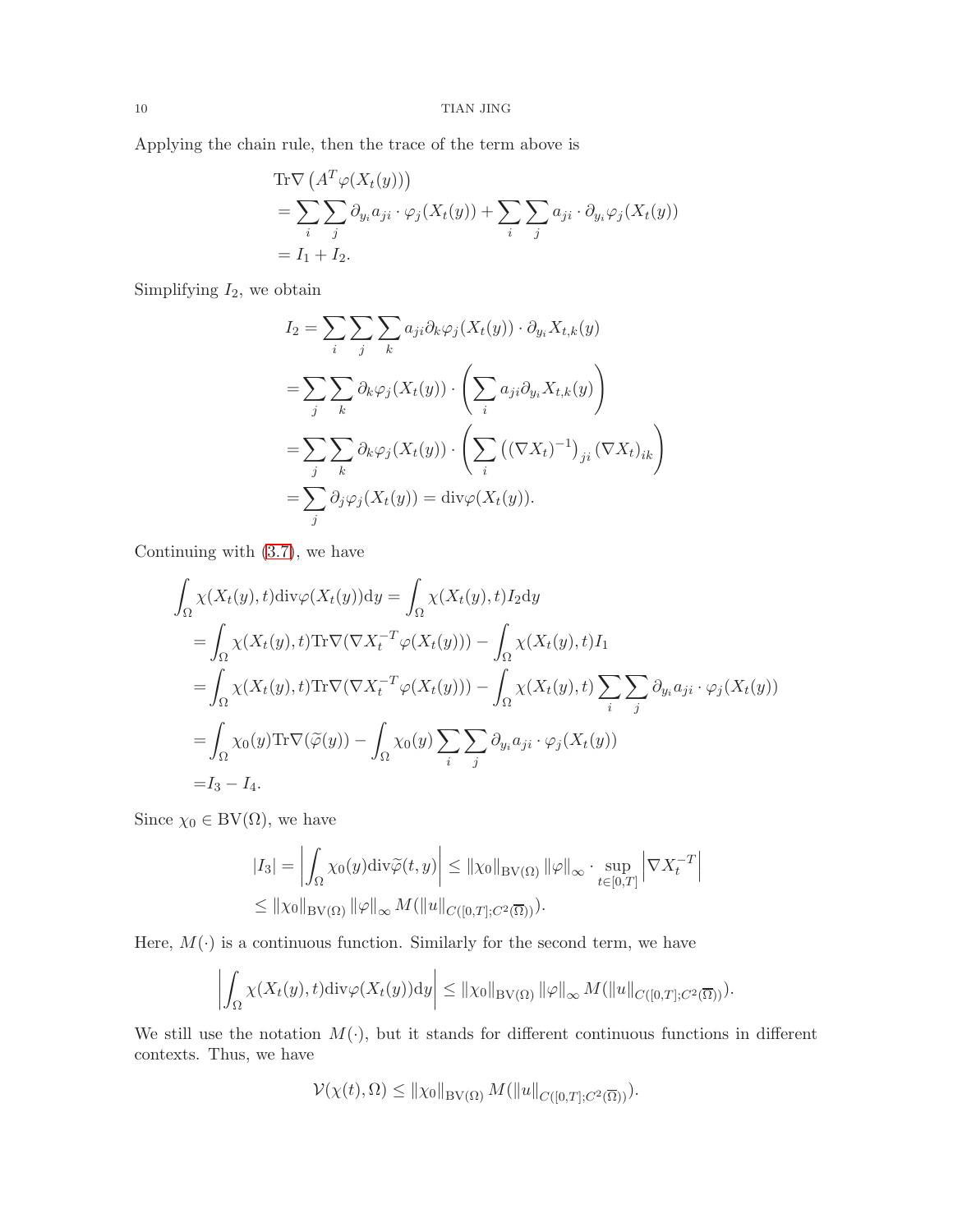Noticing that 
$$
\|\chi(t)\|_{L^1(\Omega)} = \|\chi_0\|_{L^1(\Omega)}
$$
 and  $\|\nabla \chi(t)\|_{\mathcal{M}} \leq \mathcal{V}(\chi(t), \Omega)$ , one has  
\n $\|\chi(t)\|_{BV(\Omega)} = \|\chi(t)\|_{L^1(\Omega)} + \|\nabla \chi(t)\|_{\mathcal{M}(\Omega)}$   
\n $\leq \|\chi_0\|_{L^1(\Omega)} + V(\chi(t), \Omega) \leq M(\|u\|_{C([0,T];C^2(\overline{\Omega}))}) \|\chi_0\|_{BV(\Omega)}$ .

Remark 3.2. In order to estimate  $\left|((\nabla X_t)^{-1})^T\right|$  with  $M(\|u\|_{C([0,T];C^2(\overline{\Omega}))})$ , we only need to consider  $|\nabla X_t|$ . This is because  $\det(\nabla X_t) = 1$ . We take the derivatives of the following equation:

$$
X(t,x) = x + \int_0^t u(s, X(s,x))ds,
$$
\n(3.8)

and then we use the Gronwall's inequality. In order to estimate  $\partial_{y_i} a_{ji}$ , we take the derivatives on the equation  $\nabla X_t^{-1} = adj(\nabla X_t)$ . It remains to estimate the second derivatives of  $X(t, x)$ , which can be solved similarly by the Gronwall's inequality.

Remark 3.3. When  $||u||_{C([0,T];C^2(\overline{\Omega}))} \leq R$  we have  $||\chi(u)||_{L^{\infty}([0,T];BV(\Omega))} \leq C(R)$ .

Now we study the operator  $B(\cdot)$ . We recall the Lemma 3.2 from [\[13\]](#page-24-3).

<span id="page-10-0"></span>**Lemma 3.1** ([\[13\]](#page-24-3), Lemma 3.2). Let  $\Omega \subseteq \mathbb{R}^3$  be a bounded  $C^3$  domain and  $u \in C([0, T]; C_0^2(\overline{\Omega}))$ . There exists an unique solution operator  $B(\cdot)$ , such that  $B(u)$  solves [\(1.2\)](#page-0-2), [\(1.4\)](#page-0-3) and [\(1.8\)](#page-0-1) in the weak sense. Moreover, for a bounded set A in  $C([0,T]; C_0^2(\overline{\Omega}))$ , the image  $B(A)$  is bounded in  $L^2([0,T]; H_0^1(\Omega)) \cap L^\infty([0,T]; L^2(\Omega))$  and  $B(\cdot)$  is continuous on A.

We will show later that the condition  $u \in C([0,T]; C_0^2(\overline{\Omega}))$  will be guaranteed. Thus, we can always use the operator  $B(\cdot)$  when solving the approximate equations. Note that when  $||u||_{C([0,T];C^2(\overline{\Omega}))} \leq R$ , we have  $||B(u)||_{L^2([0,T];H_0^1(\Omega))} + ||B(u)||_{L^{\infty}([0,T];L^2(\Omega))} \leq C(R)$ .

3.4. Estimating the operator  $N(u, \chi, B)$ . Substituting  $\chi(u)$  and  $B(u)$ , we obtain  $N(u) =$  $N(u, \chi(u), B(u))$ . We estimate its operator norm. For convenience we denote the formula by

$$
\langle N(u), \eta \rangle = I_1 + I_2 + I_3 + I_4,
$$

where

$$
I_1 = \int_{\Omega} u \otimes u : \nabla \eta \, dx,
$$
  
\n
$$
I_2 = \int_{\Omega} B \otimes B : \nabla \eta \, dx,
$$
  
\n
$$
I_3 = 2 \int_{\Omega} \nu^{\pm} Du : D\eta \, dx,
$$
  
\n
$$
I_4 = \kappa \int_{\Omega} \text{Tr}(P_{\tau} \nabla \eta) \, d|\nabla \chi|.
$$

We estimate the integrals as follows. Notice that the  $C^1$  norm is equivalent to the  $X_n$  norm in the finite dimensional space  $X_n$ . Thus, we obtain

$$
|I_1| \leq \int_{\Omega} |u|^2 |\nabla \eta| \leq ||\eta||_{C^1(\Omega)} ||u||^2_{L^2(\Omega)} \leq C ||u||^2_{X_n} ||\eta||_{X_n}.
$$

Similarly, we estimate  $I_2$  and  $I_3$  as

$$
|I_2| \le ||\eta||_{C^1(\Omega)} ||B||_{L^2(\Omega)}^2 \le C ||B||_{L^2(\Omega)}^2 ||\eta||_{X_n},
$$
  

$$
|I_3| \le C ||Du||_{L^2(\Omega)} ||D\eta||_{L^2(\Omega)} \le C ||u||_{X_n} ||\eta||_{X_n}.
$$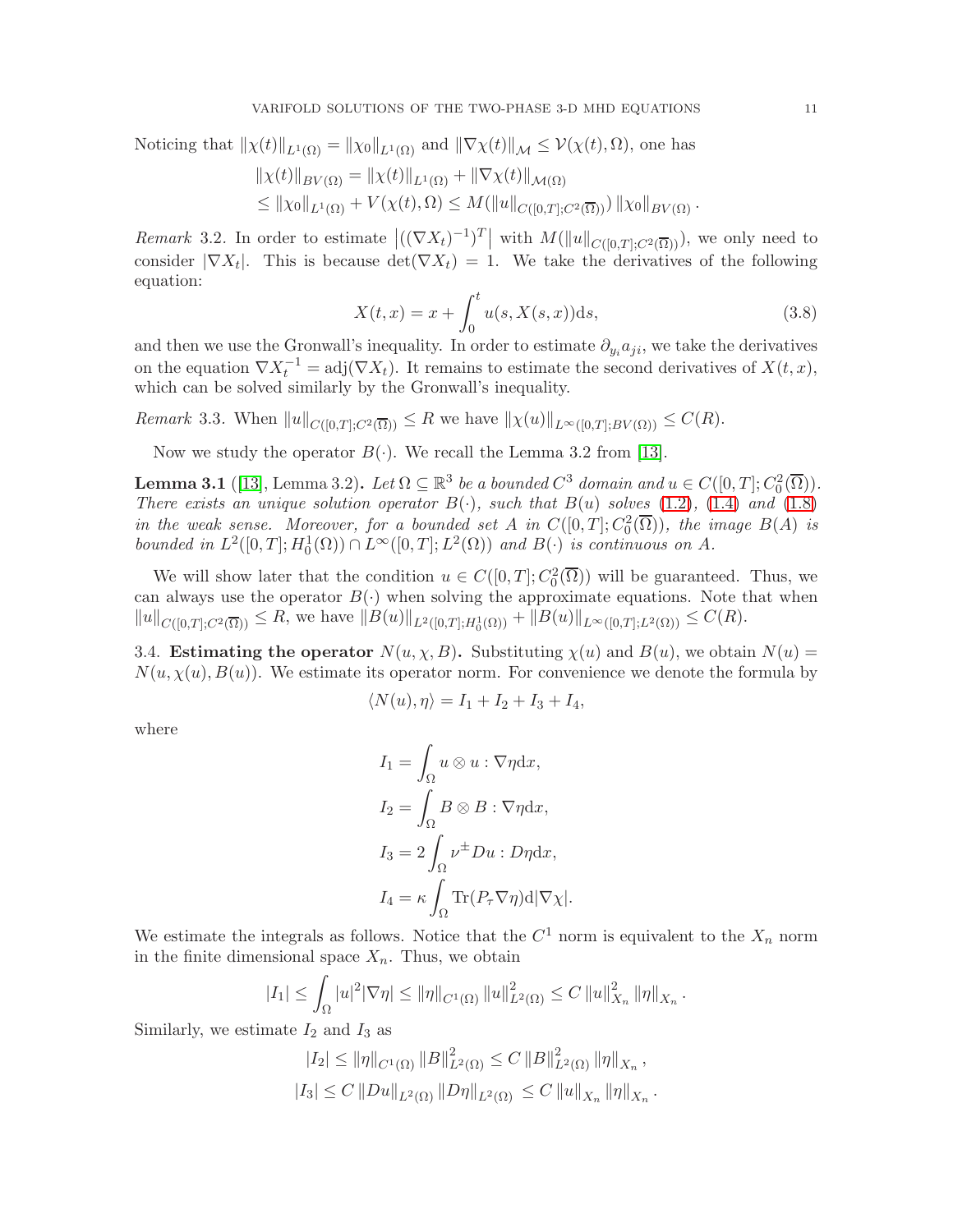Using the fact that  $|(P_{\tau})_{ij}| = |\delta_{ij} - n_i n_j| \leq 1$ , we have

$$
|\text{Tr}(P_{\tau}\nabla\eta)| = |P_{\tau}:\nabla\eta| \leq |P_{\tau}|\,|\nabla\eta| \leq C\,|\nabla\eta| \leq C\,\|\eta\|_{X_n}\,,
$$

and then we obtain

$$
|I_4| \leq ||\chi||_{BV(\Omega)} ||\text{Tr}(P_{\tau} \nabla \eta)||_{L^{\infty}(\Omega)} \leq C ||\chi||_{BV(\Omega)} ||\eta||_{X_n}.
$$

Thus, the operator norm of  $N(u)$  is estimated as the following:

<span id="page-11-0"></span>
$$
||N(u)||_{X_n^*}(t) \le C \left( ||u||_{X_n}^2 + ||u||_{X_n} + ||B(u)||_{L^2(\Omega)}^2 + ||\chi(u)||_{BV(\Omega)} \right)(t).
$$
 (3.9)

3.5. Properties of the iterating operator. In order to construct the iterating operator, we consider the equation

$$
M(u_n(t)) = M(u_0) + \int_0^t N(u_n(s))ds,
$$
\n(3.10)

which can be rewritten as:

$$
u_n(t) = M^{-1}(M(u_0)) + M^{-1}\left(\int_0^t N(u_n(s))ds\right).
$$
 (3.11)

In order to prove M is invertible, we suppose  $M(\eta) = 0$  in  $X_n^*$ , then we have  $\|\eta\|_{L^2(\Omega)}^2 =$  $\langle M(\eta), \eta \rangle = 0$ . Since  $\eta$  is a continuous function, we have  $\eta = 0$ . Thus,  $M : X_n \to X_n^*$  is invertible.

Remark 3.4. When  $u_0 \in L^2(\Omega)$ , the functional  $M(u_0) \in X_n^*$  is still well defined.

Let  $\widetilde{u}_0 := M^{-1}(M(u))$ , we define

$$
K(u(t)) := M^{-1}\left(M(u_0) + \int_0^t N(u(s))ds\right) = \tilde{u}_0 + M^{-1}\left(\int_0^t N(u(s))ds\right).
$$
 (3.12)

For convenience, we define the set:

$$
A_{a,b}:=\{u\in C([0,a],X_n):\|u\|_{X_n}\leq b\}.
$$

Remark 3.5. Since all norms are equivalent in  $X_n$ , we pick an arbitrary norm and fix it to be our  $\|\cdot\|_{X_n}$ . We will consider the properties of  $K(\cdot)$  on  $A_{T^*,R}$ . In fact,  $K(\cdot)$  becomes a compact operator on  $A_{T^*,R}$  for suitable  $T^*$  and R.

Given  $u \in A_{T,R}$ . From [\(3.9\)](#page-11-0) and Section [3.3,](#page-8-0) we have the following estimate:

<span id="page-11-1"></span>
$$
||N(u)||_{L^{\infty}([0,T];X_n^*)} \le C(R). \tag{3.13}
$$

We now study the properties of K. Firstly, we study the continuity of K with respect to  $t$ . In fact, from [\(3.13\)](#page-11-1), we have

<span id="page-11-3"></span>
$$
||K(u)(t) - K(u)(s)||_{X_n}
$$
  
\n
$$
\leq ||M^{-1}||_{\mathcal{L}(X_n^*, X_n)} \int_s^t ||N(u)||_{X_n^*}(r) dr
$$
  
\n
$$
\leq C(R)|t - s|.
$$
\n(3.14)

Thus,  $K(u) \in C([0, T], X_n)$ .

Secondly, we study the boundedness of  $K(u)$ . Still using the estimate in [\(3.13\)](#page-11-1), we obtain

<span id="page-11-2"></span>
$$
||K(u)||_{X_n}(t) \le ||\widetilde{u}_0||_{X_n} + C(R)t. \tag{3.15}
$$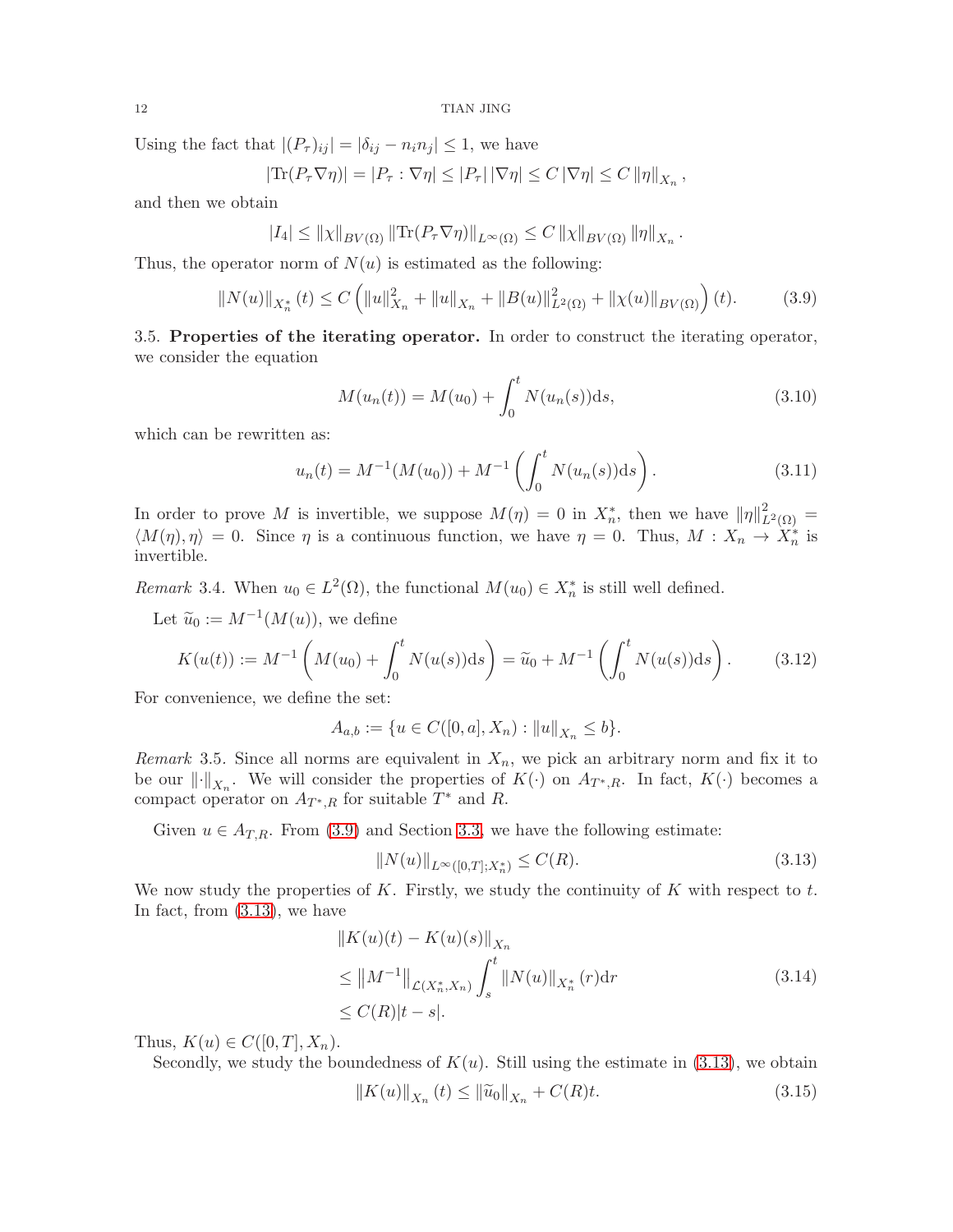We choose  $R > \|\widetilde{u}_0\|_{X_n}$  and  $T^*$  small enough, such that

$$
\|\widetilde{u}_0\|_{X_n} + C(R)T^* < R.
$$

Then the operator K maps  $A_{T^*,R}$  into  $A_{T^*,R}$ .

Thirdly, we show that  $K(\cdot)$  is a continuous operator on  $A_{T^*,R}$ . We fix  $v \in A_{T^*,R}$  and let  $u \in A_{T^*,R}$  be such that  $u \to v$  in  $C([0,T^*];X_n)$ . Since

$$
||K(u) - K(v)||_{X_n}(t) \le ||M^{-1}||_{\mathcal{L}(X_n^*, X_n)} \int_0^t ||N(u) - N(v)||_{X_n^*}(s) ds,
$$

we need to estimate  $||N(u) - N(v)||_{X_n^*}(t)$ . For any  $t \in [0, T^*]$ , we consider

$$
\langle N(u) - N(v), \eta \rangle = I_1 + I_2 + I_3 + I_4, \tag{3.16}
$$

where

$$
I_1 = \int_{\Omega} (u \otimes u - v \otimes v) : \nabla \eta,
$$
  
\n
$$
I_2 = \int_{\Omega} (B_u \otimes B_u - B_v \otimes B_v) : \nabla \eta,
$$
  
\n
$$
I_3 = 2 \int_{\Omega} (\nu(\chi_u)Du - \nu(\chi_v)Dv) : \nabla \eta,
$$
  
\n
$$
I_4 = \kappa \left( \int_{\Omega} \text{Tr}(P_{\tau} \nabla \eta) d |\nabla \chi_u| - \int_{\Omega} \text{Tr}(P_{\tau} \nabla \eta) d |\nabla \chi_v| \right).
$$
\n(3.17)

Here we denote  $B(u)$  and  $B(v)$  by  $B_u$  and  $B_v$  for short. The variable t is ignored for convenience when there is no ambiguity. The terms  $I_1$  to  $I_4$  are estimated as follows. For  $I_1$ , we have

$$
|I_{1}| \leq \int_{\Omega} |u \otimes (u - v) + (u - v) \otimes v| \, |\nabla \eta| \, dx
$$
  
\n
$$
\leq \int_{\Omega} |u| |u - v| |\nabla \eta| \, dx + \int_{\Omega} |u - v| |v| |\nabla \eta| \, dx
$$
  
\n
$$
\leq ||u||_{L^{2}(\Omega)} ||u - v||_{L^{2}(\Omega)} ||\nabla \eta||_{L^{\infty}(\Omega)} + ||u - v||_{L^{2}(\Omega)} ||u||_{L^{2}(\Omega)} ||\nabla \eta||_{L^{\infty}(\Omega)}
$$
  
\n
$$
\leq C (||u||_{X_{n}} + ||v||_{X_{n}}) ||u - v||_{X_{n}} ||\eta||_{X_{n}}
$$
  
\n
$$
\leq CR ||u - v||_{X_{n}} ||\eta||_{X_{n}} .
$$

Thus,  $\sup_{[0,T^*]} |I_1(t)| \leq C R ||u-v||_{C([0,T^*];X_n)} ||\eta||_{X_n}$ . Similarly to the estimate of  $I_1$ , we obtain

$$
|I_2| \leq \int_{\Omega} |B_u||B_u - B_v||\nabla \eta| + \int_{\Omega} |B_u - B_v||B_v||\nabla \eta|
$$
  
\n
$$
\leq C \left( ||B_u||_{L^2} + ||B_v||_{L^2} \right) ||B_u - B_v||_{L^2} ||\eta||_{X_n}
$$
  
\n
$$
\leq C(R) ||B_u - B_v||_{L^2} ||\eta||_{X_n}.
$$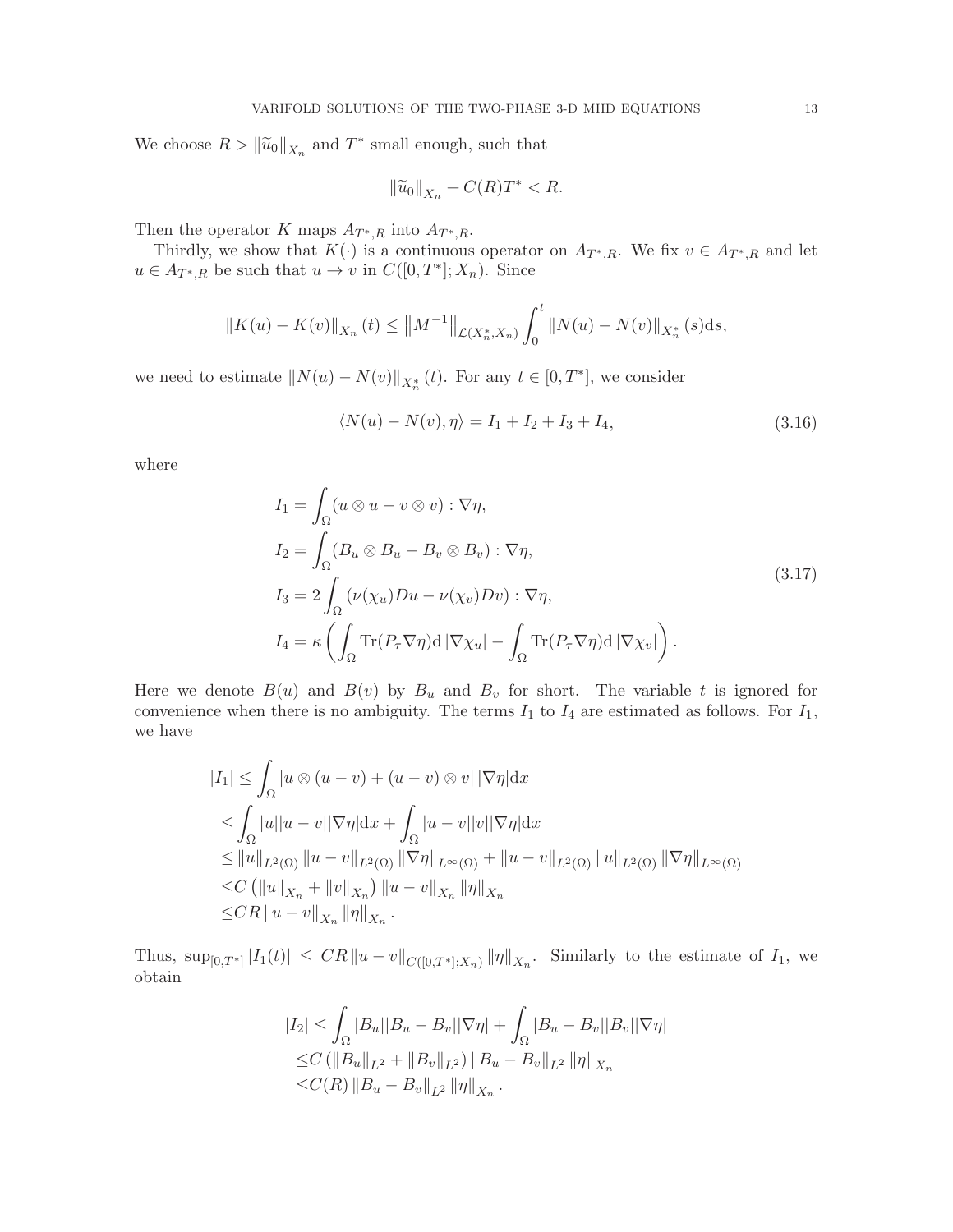#### 14 TIAN JING

From Lemma [3.1,](#page-10-0) we have  $\sup_{[0,T^*]} |I_2(t)| \leq C(||u-v||_{C([0,T^*];X_n)}) ||\eta||_{X_n}$ . Moreover, the constant  $C(\|u-v\|_{C([0,T^*];X_n)}) \to 0$  when  $\|u-v\|_{C([0,T^*];X_n)} \to 0$ . For  $I_3$  we obtain

$$
\begin{aligned} |I_3| &\leq \int_{\Omega} |\nu(\chi_u)Du - \nu(\chi_v)Dv| \, |\nabla \eta| \\ &\leq \int_{\Omega} |\nu(\chi_u)| \, |Du - Dv| \, |\nabla \eta| + \int_{\Omega} |\nu(\chi_u) - \nu(\chi_v)| \, |Dv| \, |\nabla \eta| \\ &\leq C \int_{\Omega} |\nabla (u - v)| \, |\nabla \eta| + C \int_{\Omega} |\nu^+ \chi_u + \nu^-(1 - \chi_u) - \nu^+ \chi_v - \nu^-(1 - \chi_v)| \, |\nabla v| \, |\nabla \eta| \\ &\leq C \, \|u - v\|_{X_n} \, \|\eta\|_{X_n} + C \, \|v\|_{X_n} \, \|\eta\|_{X_n} \int_{\Omega} |\chi_u - \chi_v| \, . \end{aligned}
$$

The key point is to prove that  $\int_{\Omega} |\chi_u - \chi_v| \to 0$  as  $u \to v$  in  $C([0,T^*];X_n)$ . In fact,  $u \to v$ in  $C([0,T^*];X_n)$  implies  $u \to v$  in  $C([0,T^*];C^1(\overline{\Omega}))$ . Thus, similarly to the argument in [\[2\]](#page-24-1), we obtain  $X_u \to X_v$  in  $C([0,T^*]; C^1(\Omega))$ . Let  $\Omega_u^+(t) := X_u(t, \Omega_0^+), \Omega_v^+(t) := X_v(t, \Omega_0^+)$  and  $\Gamma_u(t) := X_u(t, \Gamma_0), \Gamma_v(t) := X_v(t, \Gamma_0).$  Notice that

$$
\int_{\Omega} |\chi_u - \chi_v| \,dx = |\Omega_u^+ \triangle \Omega_v^+|.
$$

For any  $\varepsilon > 0$ , if  $||X_u - X_v||_{C([0,T^*];C^1(\overline{\Omega}))} < \varepsilon$ , then  $\Gamma_u(t) \subseteq B(\Gamma_v(t), \varepsilon)$  for every  $t \in$ [0, T<sup>\*</sup>]. Here  $B(\Gamma_v(t),\varepsilon)$  is the  $\varepsilon$ -neighbourhood of  $\Gamma_v(t)$ . Since  $v \in C([0,T^*];X_n) \subseteq$  $C([0,T^*];C^2(\Omega))$ , we obtain that the flow mapping  $X_v(t,x) \in C([0,T^*];C^2(\Omega))$ . Since our  $\Gamma_0$  is a  $C^2$ -surface, we can apply a local parameterization to  $\Gamma_0$ . By composing with  $X_v(t, x)$ , it will naturally give us a local parameterization of  $\Gamma_v(t)$ . Suppose that  $\varphi(a_1, a_2)$  is a  $C^2$ diffeomorphism from an open set  $D \subseteq \mathbb{R}^2$  to an open set in  $\Gamma_v(t)$ . Using the normal vector  $n(\varphi(a_1, a_2))$ , the function

$$
\psi(a_1, a_2, a_3) := \varphi(a_1, a_2) + a_3 n(\varphi(a_1, a_2))
$$

gives us a diffeomorphism from  $D\times(-\varepsilon,\varepsilon)$  to an open set in  $B(\Gamma_v(t),\varepsilon)$ . This allows us to obtain a local parameterization of  $B(\Gamma_v(t), \varepsilon)$ . Notice that both  $D \times (-\varepsilon, \varepsilon)$  and  $\psi(D \times (-\varepsilon, \varepsilon))$ are monotone increasing sets as  $\varepsilon$  increases. Thus, we can obtain the boundedness of the integrands and then use the Lebesgue dominated convergence theorem. When  $\varepsilon \to 0$ , by calculating the integrals, we have  $|B(\Gamma_v(t), \varepsilon)| \to 0$  uniformly in t. Thus,  $||u - v||_{C([0,T^*];X_n)} \to 0$ implies

$$
\sup_{t\in[0,T^*]} \int_{\Omega} |\chi_u - \chi_v| \left(t\right) \mathrm{d}x \to 0.
$$

Hence,  $\sup_{[0,T^*]}|I_3(t)| \leq C(||u-v||_{C([0,T^*];X_n)}) ||\eta||_{X_n}$ . Similarly to the constant term in  $I_2$ , the constant  $C(\|u-v\|_{C([0,T^*];X_n)}) \to 0$  as  $\|u-v\|_{C([0,T^*];X_n)} \to 0$ .

In order to estimate  $I_4$ , we consider the functional  $F_u(t)$  such that

$$
\langle F_u(t),\eta\rangle:=\left\langle H_{\chi_u(t)},\eta\right\rangle-\left\langle H_{\chi_v(t)},\eta\right\rangle.
$$

Thus,  $I_4(t) = \kappa \langle F_u(t), \eta \rangle$ . Suppose  $||u - v||_{C([0,T^*];X_n)} \to 0$ , we need to prove that

$$
||F_u||_{L^{\infty}([0,T^*];X_n^*)} \to 0.
$$

Note that  $\{\eta \in X_n : ||\eta||_{X_n} \leq 1\}$  is a subset of  $M := \{\eta \in X_n : ||\eta||_{C^2(\Omega)} \leq C\}$  for a suitable C. Thus, we only need to prove

<span id="page-13-0"></span>
$$
\sup_{t \in [0,T^*]} \sup_{\eta \in M} |\langle F_u(t), \eta \rangle| \to 0. \tag{3.18}
$$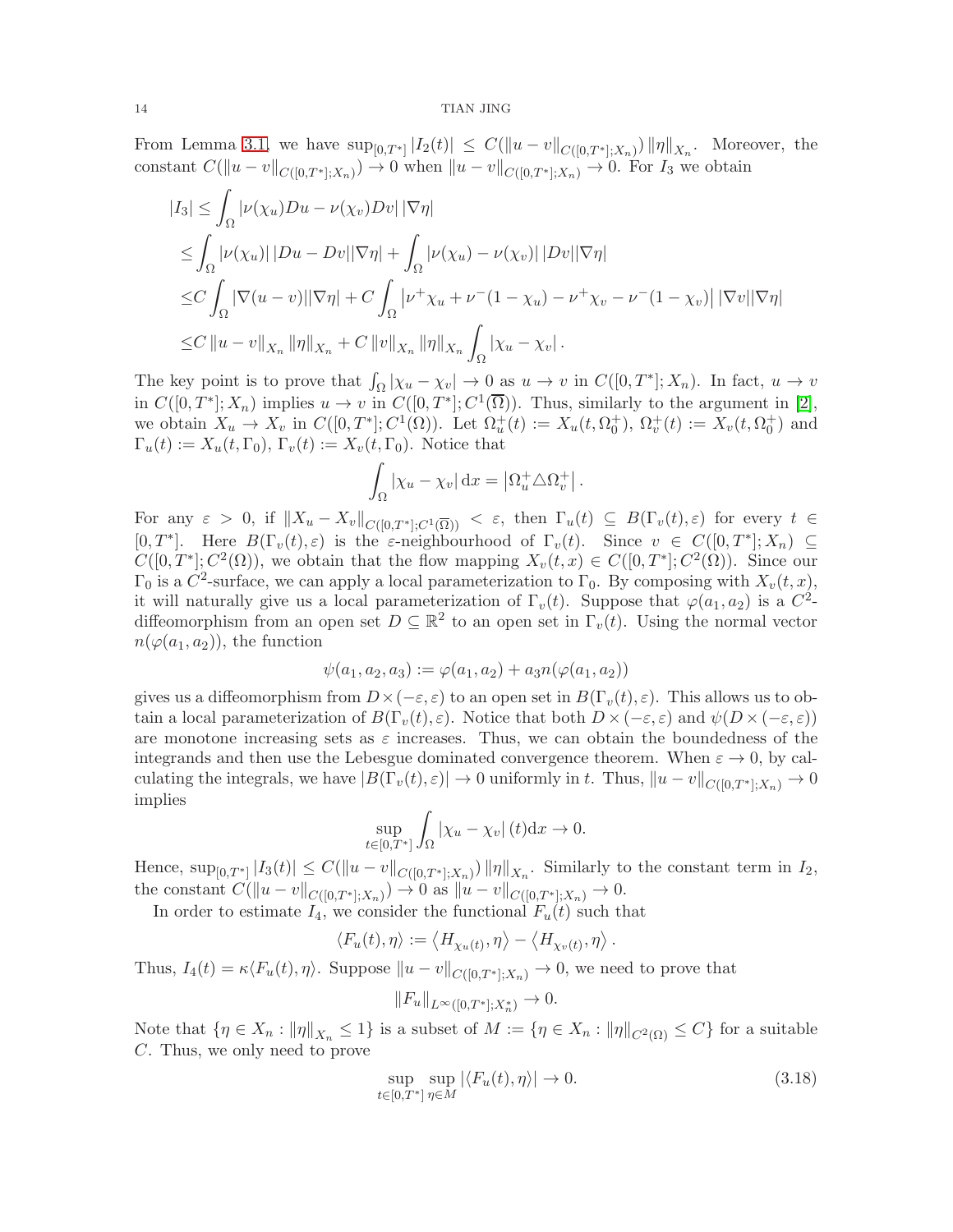Notice that since  $u, v \in C([0,T^*], X_n)$ , the interfaces  $\Gamma_u(t)$  and  $\Gamma_v(t)$  are both  $C^2$ -surfaces for all  $t \in [0, T^*]$ . We apply a local parameterization to  $\Gamma_0$ , and then we only need to consider the C<sup>2</sup>-diffeomorphism  $\varphi(a_1, a_2)$  from an open set  $D \subseteq \mathbb{R}^2$  to an open set in  $\Gamma_0$ . The function  $X_u(t, \varphi(a_1, a_2))$  allows us to calculate the normal vector

$$
n_u(X_u(t, \varphi(a_1, a_2))) \in C([0, T^*]; C^1(D)).
$$

When  $u \to v$  in  $C([0,T^*]; C^1(\Omega))$ , we have  $X_u \to X_v$  in  $C([0,T^*]; C^1(\Omega))$ . Thus,  $n_u \to n_v$ in  $C([0,T^*] \times D)$ . Similarly, the Jacobians  $J(X_u(t,\varphi(a_1,a_2)))$  goes to  $J(X_v(t,\varphi(a_1,a_2)))$  in  $C([0,T^*] \times D)$ , and the test functions  $\nabla \eta(X_u(t, \varphi(a_1, a_2)))$  goes to  $\nabla \eta(X_v(t, \varphi(a_1, a_2)))$  in  $C([0,T^*] \times D)$  as well. Using the partition of unity, we can calculate the integrals and obtain [\(3.18\)](#page-13-0).

Thus, for all  $\eta \in X_n$ , we have

$$
|I_4| = \kappa |\langle F_u(t), \eta \rangle| \leq C(\|u-v\|_{C([0,T^*];X_n)}) \|\eta\|_{X_n}
$$

The constant  $C(\|u-v\|_{C([0,T^*];X_n)})$  goes to 0 as  $u \to v$  in  $C([0,T^*];X_n)$ . From the estimates of  $I_1$  to  $I_4$ , we have

$$
||N(u) - N(v)||_{C([0,T^*];X_n^*)} \le C(||u - v||_{C([0,T^*];X_n)}) \to 0.
$$
\n(3.19)

.

Finally, we obtain

$$
||K(u) - K(v)||_{C([0,T^*];X_n)}
$$
  
\n
$$
\leq ||M^{-1}||_{\mathcal{L}(X_n^*,X_n)} T^* ||N(u) - N(v)||_{C([0,T^*];X_n^*)}
$$
  
\n
$$
\leq C(||u - v||_{C([0,T^*];X_n)}) \to 0,
$$

which implies that  $K(\cdot)$  is continuous on  $A_{T^*,R}$ .

Now we prove that  $K(A_{T^*,R})$  is precompact. Given any  $v \in K(A_{T^*,R})$  and  $t \in [0,T^*],$ there exists  $u \in A_{T^*,R}$  such that  $v = Ku$ . From [\(3.15\)](#page-11-2), we have

$$
||v(t)||_{X_n} = ||(Ku)||_{X_n} (t) \le ||\tilde{u}_0||_{X_n} + C(R)T^*.
$$

Thus, the set  $G := \{v(t) : v \in K(A_{T^*,R})\} \subseteq X_n$  is bounded. Since  $X_n$  is finite dimensional, the set G is precompact. From [\(3.14\)](#page-11-3), the functions in  $K(A_{T^*,R})$  are equicontinuous. Thus, from Proposition [2.2,](#page-5-1)  $K(A_{T^*,R})$  is precompact. Since  $A_{T^*,R}$  is already bounded, the operator K maps all the bounded subsets of  $A_{T^*,R}$  into precompact sets. Thus, from Definition [2.4,](#page-5-2) we obtain that  $K$  is a compact operator.

It remains to verify the properties of the set  $A_{T^*,R}$ . Since  $u(t) \equiv 0$  is in  $A_{T^*,R}$ , the set is non-empty. From the definition of  $A_{T^*,R}$ , we know it is closed and bounded. For the convexity of  $A_{T^*,R}$ , picking any u and v in  $A_{T^*,R}$  and any  $0 \leq \theta \leq 1$ , we have

$$
\|\theta u + (1 - \theta)v\|_{X_n}(t) \le \theta \|u\|_{X_n}(t) + (1 - \theta) \|v\|_{X_n}(t) \le R.
$$

Thus,  $A_{T^*,R}$  is convex.

From Theorem [2.2,](#page-5-3) there exists a solution  $u_n(t) \in C([0,T^*];X_n)$ . Replacing the initial value  $u_0$  by  $u(T^*)$  and repeating the steps above, we can increase the value of  $T^*$ . Currently we can only guarantee that there will be a limit when we increase  $T^*$ . Thus, the maximum interval would be either  $[0, T^*)$  or  $[0, T]$ , where  $T^* \leq T$ . When  $T^*$  is being excluded from the interval, it actually means the solution will goes to infinity when t is approaching  $T^*$ . This will not happen in our problem, as shown in the following section.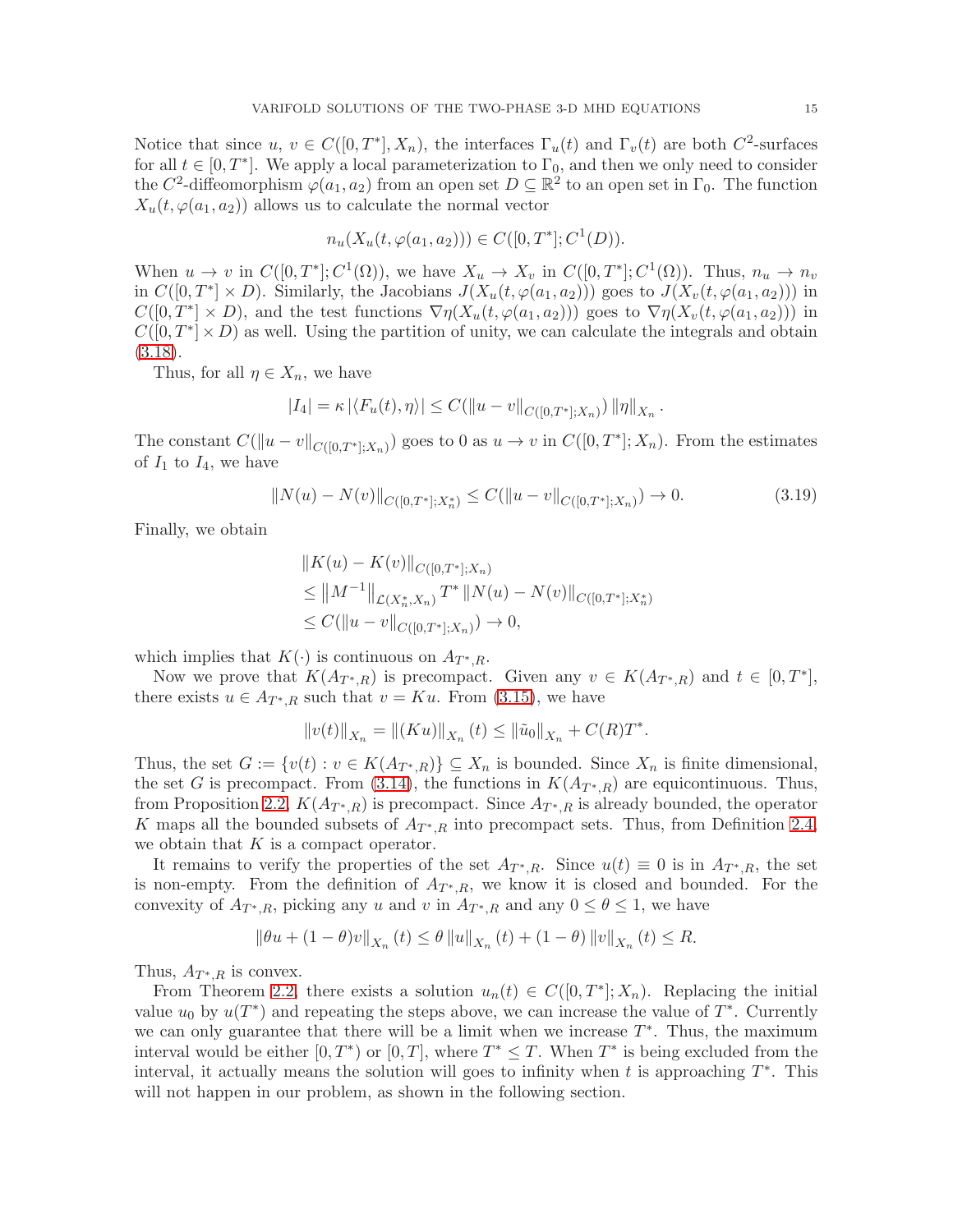#### 16 TIAN JING

3.6. Extending the solution to  $[0, T]$ . Assuming that  $T^* < T$ , we derive a contradiction using the energy estimate. For each fixed n, we need to prove that  $\sup_{[0,T]} ||u_n||_{X_n} \leq C$ , which is equivalent to  $\sup_{[0,T]} ||u_n||_{L^2} \leq C$ . Since  $u_n$  is the solution of the approximate equation, we take the derivative of [\(3.4\)](#page-7-0) with respect to the variable t. Substituting  $\eta$  with  $u_n(t)$ , we obtain 1

$$
\frac{1}{2}\frac{d}{dt}\|u_n\|_{L^2}^2 + (B_n \otimes B_n, \nabla u_n)_{\Omega} + (\nu(\chi_n)Du_n, Du_n)_{\Omega}
$$

$$
+ \kappa \int_{\Omega} \text{Tr}(P_\tau \nabla u_n) d|\nabla \chi_n(t)| = 0.
$$
\n(3.20)

Integrating from  $0$  to  $t$ , we have

<span id="page-15-0"></span>
$$
\frac{1}{2} ||u_n(t)||_{L^2}^2 - \frac{1}{2} ||u_0||_{L^2}^2 + \int_0^t (B_n \otimes B_n, \nabla u_n) \Omega ds \n+ \int_0^t (\nu(\chi_n) Du_n, Du_n) \Omega ds + \kappa \int_0^t \int_{\Omega} \text{Tr}(P_\tau \nabla u_n) d |\nabla \chi_n(t)| ds = 0.
$$
\n(3.21)

For each  $u_n$ , the solution operator  $B(\cdot)$  gives us a weak solution of [\(1.2\)](#page-0-2). Thus, by testing  $(1.2)$  with  $\varphi = B_n$  on  $\Omega \times [0, t]$ , we obtain

<span id="page-15-1"></span>
$$
\frac{1}{2} ||B_n(t)||_{L^2(\Omega)}^2 - \frac{1}{2} ||B_0||_{L^2(\Omega)}^2 - \int_0^t (B_n \otimes B_n, \nabla u_n) \Omega ds + \sigma \int_0^t ||\nabla B_n||_{L^2(\Omega)}^2 = 0. \tag{3.22}
$$

Using the same argument in the energy estimate, we have

$$
\frac{1}{2} ||u_n(t)||_{L^2(\Omega)}^2 + \frac{1}{2} ||B_n(t)||_{L^2(\Omega)}^2 + \kappa ||\nabla \chi_n(t)||_{\mathcal{M}(\Omega)} + c \int_0^t ||\nabla u_n(s)||_{L^2(\Omega)}^2 ds
$$
\n
$$
+ \sigma \int_0^t ||\nabla B_n(s)||_{L^2(\Omega)}^2 ds \le \frac{1}{2} ||u_0||_{L^2(\Omega)}^2 + \frac{1}{2} ||B_0||_{L^2(\Omega)}^2 + \kappa ||\nabla \chi_0||_{\mathcal{M}(\Omega)} = E_0
$$
\n(3.23)

for any  $t \in [0, T^*]$ . Thus,  $\sup_{[0,T^*]} ||u_n(t)||_{X_n} \leq \sup_{[0,T^*]} C ||u_n(t)||_{L^2(\Omega)} \leq C$ .

From the ODE theory, we know that if the maximum interval of a solution is  $[0, T^*),$ then the solution must blow up at  $T^*$ . We will use the same argument. Picking an increasing sequence  $t_m \in [0, T^*)$  such that  $t_m \to T^*$ , we consider the sequence  $\{u_n(t_m)\}_{m=1}^{\infty} \subset X_n$ . Since  $\sup_{[0,T]} \|u_n\|_{X_n}$   $(t) \leq C$  and  $\dim X_n < \infty$ , we can find a subsequence, still denoted by  $t_m$ , such that  $u_n(t_m) \to a \in X_n$ , as  $m \to \infty$ . We only need to prove that  $\lim_{t \to T^*} ||u(t) - a||_{X_n} = 0$ . Then the solution  $u(t)$  can be continuously extended to  $[0, T^*]$ . Using the Schauder fixed point theorem again, with  $T^*$  being the new initial time, we will get a contradiction. It then follows that  $T^* = T$ . Now we assume that  $\lim_{t \to T^*} u(t) \neq a$ , then there exists an  $\varepsilon_0 > 0$ , such that for all  $\delta > 0$ , there exists  $T^* - \delta < s < T^*$ , such that  $||u(s) - a||_{X_n} > \varepsilon_0$ . Meanwhile, there exists an m, such that  $T^* - \delta < t_{m_k} < T^*$  and  $||u(t_m) - a||_{X_n} < \varepsilon_0/2$ . Thus, we obtain

$$
||u(s) - u(t_m)||_{X_n} \ge ||u(s) - a||_{X_n} - ||u(t_m) - a||_{X_n} > \varepsilon_0/2.
$$

Recall that

$$
||u(s) - u(t_m)||_{X_n} = ||M^{-1} \int_{t_m}^s N(u)||_{X_n} \le ||M^{-1}|| \int_{t_m}^s ||N(u)||_{X_n^*}
$$
  

$$
\le C|s - t_m| < C\delta.
$$

Let  $\delta$  be small enough such that  $C\delta < \epsilon_0/2$ , then we get a contradiction. Thus,  $\|u(t) - a\|_{X_n} \to$ 0 as  $t \to T^*$ .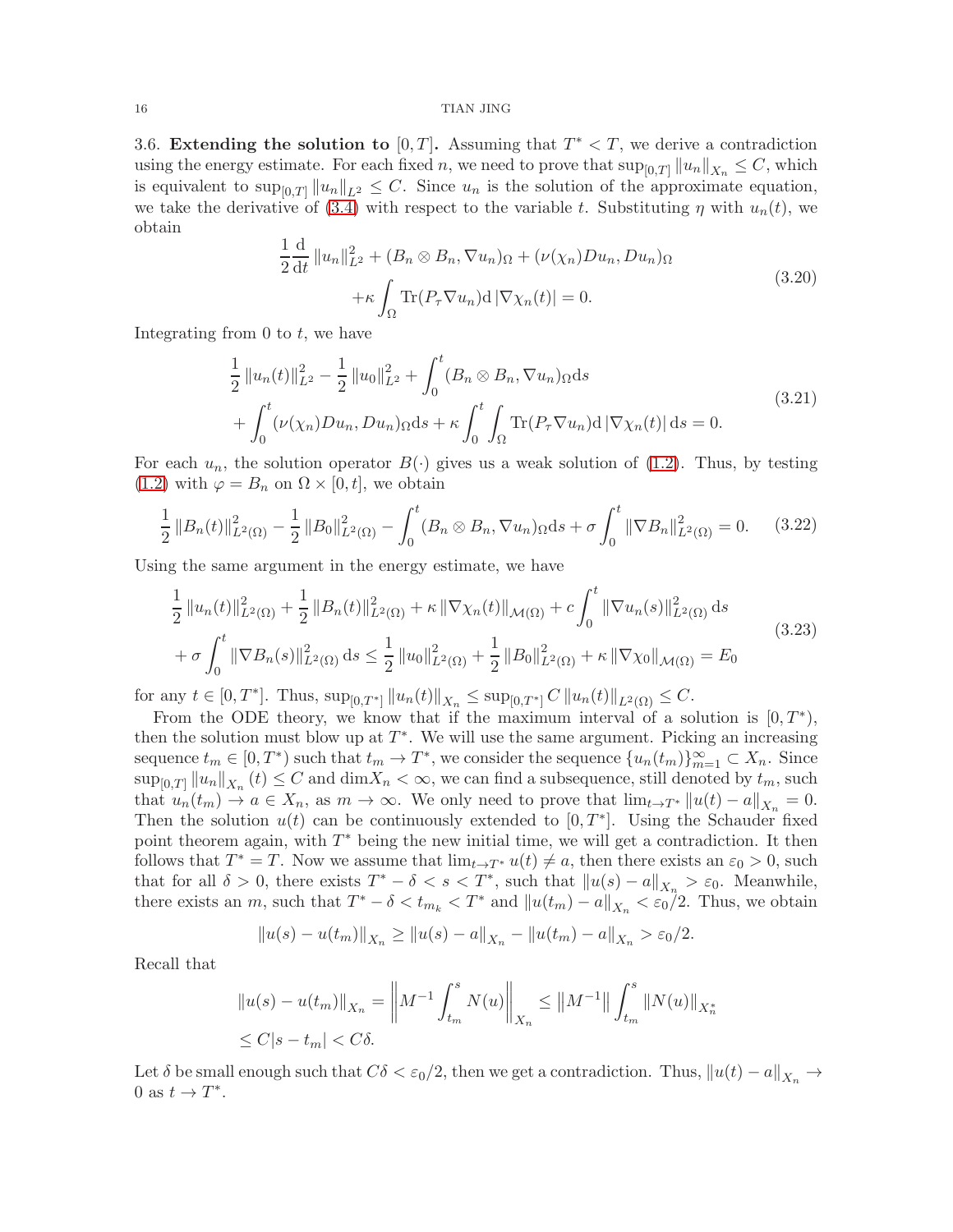Consequently, we have found a solution  $u_n \in C([0,T]; X_n)$ . Using the solution operators, we obtain the corresponding  $B_n := B(u_n)$  and  $\chi_n := \chi(u_n)$ . The energy inequality

<span id="page-16-1"></span>
$$
\frac{1}{2} ||u_n(t)||_{L^2(\Omega)}^2 + \frac{1}{2} ||B_n(t)||_{L^2(\Omega)}^2 + \kappa ||\nabla \chi_n(t)||_{\mathcal{M}(\Omega)} + c ||\nabla u_n||_{L^2([0,T];L^2(\Omega))}^2 + \sigma ||\nabla B_n||_{L^2([0,T];L^2(\Omega))}^2 \le E_0
$$
\n(3.24)

holds for all  $t \in [0, T]$ .

# 4. Passing the Limit

<span id="page-16-0"></span>In this section, we study the limits of  $u_n$ ,  $B_n$  and  $\chi_n$ . Recall that

 $u_n \in C([0,T]; X_n), B_n \in L^2([0,T]; H_0^1(\Omega)) \cap L^{\infty}([0,T]; L^2(\Omega)), \quad \chi_n \in L^{\infty}([0,T]; BV(\Omega)),$ and  $divu_n = divB_n = 0$ . From the enrgy inequality [\(3.24\)](#page-16-1), we have the following estimates:

<span id="page-16-2"></span>
$$
||u_n||_{L^{\infty}([0,T];L^2(\Omega))} \le \sqrt{2E_0},
$$
  
\n
$$
||u_n||_{L^2([0,T];H_0^1(\Omega))} \le \sqrt{2TE_0 + E_0/c},
$$
  
\n
$$
||B_n||_{L^{\infty}([0,T];L^2(\Omega))} \le \sqrt{2E_0},
$$
  
\n
$$
||B_n||_{L^2([0,T];H_0^1(\Omega))} \le \sqrt{2TE_0 + E_0/\sigma},
$$
  
\n
$$
||\nabla \chi_n||_{L^{\infty}([0,T];\mathcal{M}(\Omega))} \le E_0/\kappa,
$$
  
\n
$$
||\chi_n||_{L^{\infty}([0,T];BV(\Omega))} \le |\Omega| + E_0/\kappa.
$$
  
\n(4.1)

4.1. Limits of  $u_n$ ,  $B_n$  and  $\chi_n$ . From the embedding theorems, we have

$$
\mathcal{M}(\Omega) \hookrightarrow H^{-3}(\Omega).
$$

From the estimates in [\(4.1\)](#page-16-2) and the Banach-Alaoglu theorem, we have

$$
u_n \rightharpoonup^* u \quad \text{in } L^{\infty}([0, T]; L^2(\Omega)),
$$
  
\n
$$
u_n \rightharpoonup v \quad \text{in } L^2([0, T]; H_0^1(\Omega)),
$$
  
\n
$$
B_n \rightharpoonup^* B \quad \text{in } L^{\infty}([0, T]; L^2(\Omega)),
$$
  
\n
$$
B_n \rightharpoonup G \quad \text{in } L^2([0, T]; H_0^1(\Omega)),
$$
  
\n
$$
\chi_n \rightharpoonup^* \chi \quad \text{in } L^{\infty}([0, T]; L^{\infty}(\Omega)),
$$
  
\n
$$
\nabla \chi_n \rightharpoonup^* \omega \quad \text{in } L^{\infty}([0, T]; H^{-3}(\Omega)),
$$

for suitable subsequences.

In order to get some stronger convergence properties, we estimate  $\partial_t u_n$ . For any  $\varphi \in$  $C_c^{\infty}(Q_T)$ , we obtain

$$
\int_{\Omega} \partial_t u_n \varphi \mathrm{d}x = I_1 + I_2 + I_3 + I_4,
$$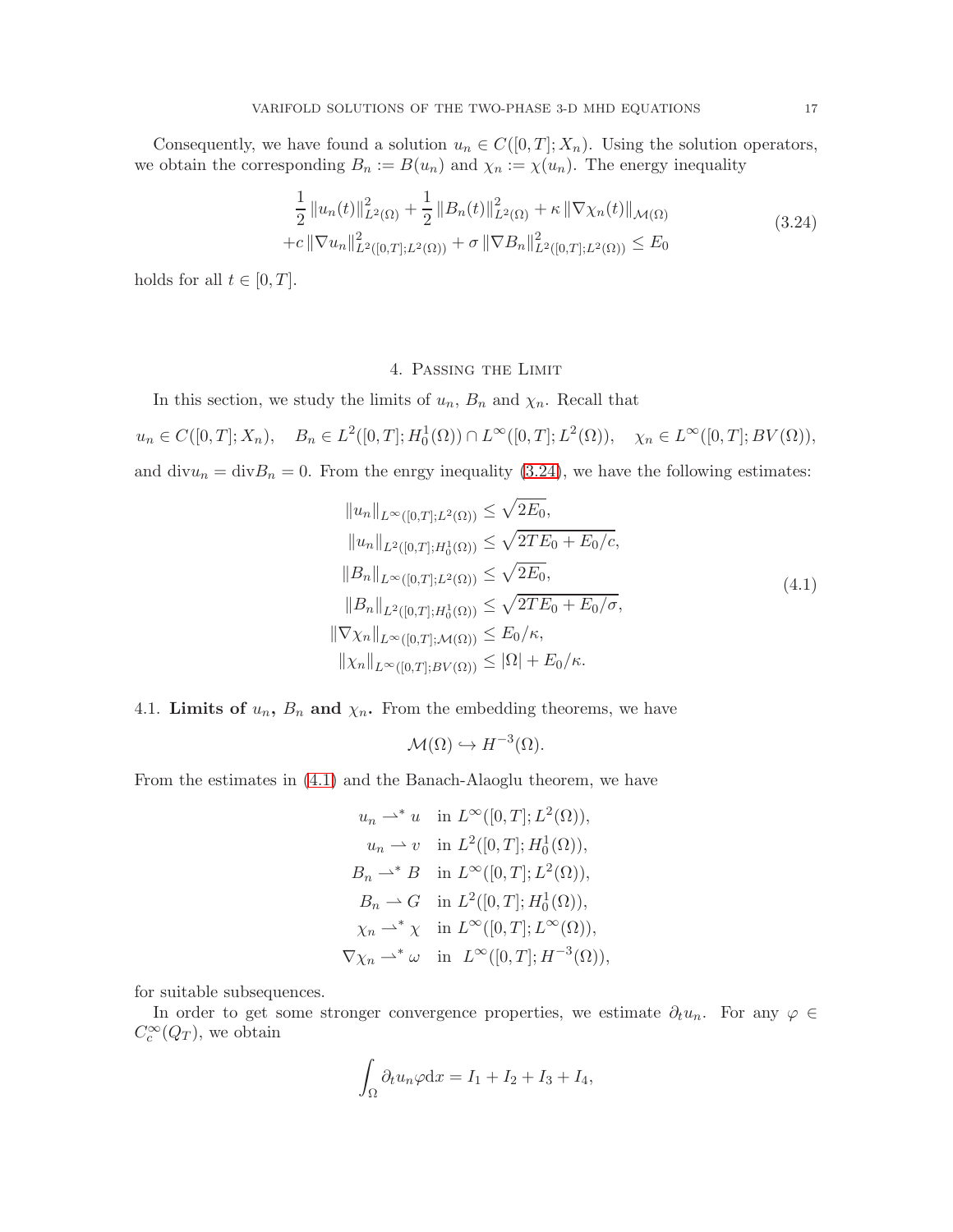where

$$
I_1 = \int_{\Omega} u_n \nabla u_n \varphi \, dx,
$$
  
\n
$$
I_2 = \int_{\Omega} B_n \nabla B_n \varphi \, dx,
$$
  
\n
$$
I_3 = \int_{\Omega} \nu(\chi_n) D u_n : D \varphi \, dx,
$$
  
\n
$$
I_4 = \kappa \int_{\Omega} \text{Tr}(P_\tau \nabla \varphi) \, d |\nabla \chi_n(t)|.
$$

We have the following estimates:

$$
|I_{1}| \leq \int_{\Omega} |u_{n}| |\nabla u_{n}| |\varphi| \leq C ||u_{n}||_{L^{3}(\Omega)} ||\nabla u_{n}||_{L^{2}(\Omega)} ||\varphi||_{L^{6}(\Omega)}
$$
  
\n
$$
\leq C ||u_{n}||_{L^{2}(\Omega)}^{\frac{1}{2}} ||\nabla u_{n}||_{L^{2}(\Omega)}^{\frac{3}{2}} ||\varphi||_{H_{0}^{1}(\Omega)},
$$
  
\n
$$
|I_{2}| \leq C ||B_{n}||_{L^{2}(\Omega)}^{\frac{1}{2}} ||\nabla B_{n}||_{L^{2}(\Omega)}^{\frac{3}{2}} ||\varphi||_{H_{0}^{1}(\Omega)},
$$
  
\n
$$
|I_{3}| \leq \left| \int_{\Omega} \chi_{n} \nu^{+} Du_{n} : D\varphi \right| + \left| \int_{\Omega} (1 - \chi_{n}) \nu^{-} Du_{n} : D\varphi \right|
$$
  
\n
$$
\leq C ||u_{n}||_{H_{0}^{1}(\Omega)} ||\varphi||_{H_{0}^{1}(\Omega)},
$$
  
\n
$$
|I_{4}| \leq C ||\nabla \chi_{n}||_{\mathcal{M}(\Omega)} ||\nabla \varphi||_{L^{\infty}(\Omega)} \leq C ||\nabla \chi_{n}||_{\mathcal{M}(\Omega)} ||\varphi||_{H_{0}^{3}(\Omega)}.
$$

Thus, we obtain

$$
\|\partial_t u_n\|_{H^{-3}} \leq C \|u_n\|_{L^2}^{\frac{1}{2}} \|\nabla u_n\|_{L^2}^{\frac{3}{2}} + C \|B_n\|_{L^2}^{\frac{1}{2}} \|\nabla B_n\|_{L^2}^{\frac{3}{2}} + C \|u_n\|_{H_0^1} + C \|\nabla \chi_n\|_{\mathcal{M}(\Omega)}.
$$

Considering the integral with respect to  $t$ , we have

$$
\int_0^T \|\partial_t u_n\|_{H^{-3}(\Omega)}^{\frac{4}{3}} \le C(I_1 + I_2 + I_3 + I_4),
$$

where

$$
I_{1} = \int_{0}^{T} ||u_{n}||_{L^{2}(\Omega)}^{\frac{2}{3}} ||\nabla u_{n}||_{L^{2}(\Omega)}^{2} \leq ||u_{n}||_{L^{\infty}([0,T];L^{2}(\Omega))}^{\frac{2}{3}} ||u_{n}||_{L^{2}([0,T];H_{0}^{1}(\Omega))}^{2},
$$
  
\n
$$
I_{2} = \int_{0}^{T} ||B_{n}||_{L^{2}(\Omega)}^{\frac{2}{3}} ||\nabla B_{n}||_{L^{2}(\Omega)}^{2} \leq ||B_{n}||_{L^{\infty}([0,T];L^{2}(\Omega))}^{\frac{2}{3}} ||B_{n}||_{L^{2}([0,T];H_{0}^{1}(\Omega))}^{2},
$$
  
\n
$$
I_{3} = \int_{0}^{T} ||u_{n}||_{H_{0}^{1}(\Omega)}^{\frac{4}{3}} \leq ||u_{n}||_{L^{4/3}([0,T];H_{0}^{1}(\Omega))}^{\frac{4}{3}} \leq C ||u_{n}||_{L^{2}([0,T];H_{0}^{1}(\Omega))}^{\frac{4}{3}},
$$
  
\n
$$
I_{4} = \int_{0}^{T} ||\nabla \chi_{n}||_{\mathcal{M}(\Omega)}^{\frac{4}{3}} \leq T ||\nabla \chi_{n}||_{L^{\infty}([0,T];\mathcal{M}(\Omega))}^{\frac{4}{3}}.
$$

From [\(3.24\)](#page-16-1), we obtain that all these four terms are uniformly bounded. Thus,  $\partial_t u_n$  is uniformly bounded in  $L^{4/3}([0,T];H^{-3}(\Omega))$ . From the embedding theorems, we have  $H_0^1(\Omega) \hookrightarrow \hookrightarrow$  $L^2(\Omega) \hookrightarrow H^{-3}(\Omega)$ . Since  $||u_n||_{L^2(0,T;H_0^1(\Omega))} \leq C$  and  $||\partial_t u_n||_{L^{4/3}(0,T;H^{-1}(\Omega))} \leq C$ , by the Aubin-Lions lemma, there exists a suitable subsequence, still denoted by  $u_n$ , such that  $u_n \to w$ strongly in  $L^2([0,T];L^2(\Omega))$  for some  $w \in L^2([0,T];L^2(\Omega))$ . It remains to show that all these strong and weak limits are the same, which will be proved in the following proposition.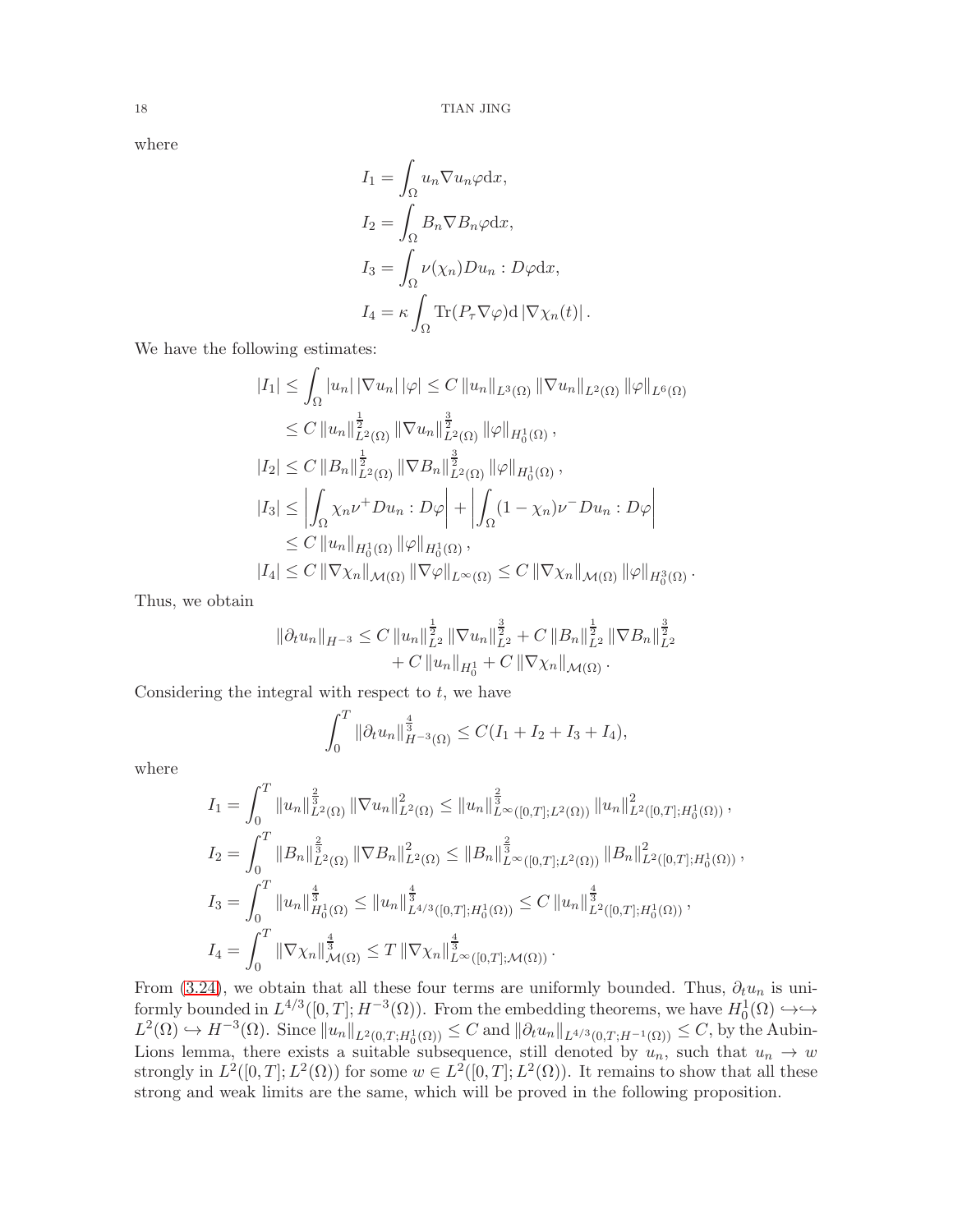<span id="page-18-0"></span>**Proposition 4.1.** For the strong and weak limits u, v and w of  $u_n$ , we have  $u = v = w$ .

*Proof.* Since  $L^2([0,T];H_0^1(\Omega)) \subseteq L^2([0,T];L^2(\Omega))$ ,  $u_n \rightharpoonup v$  in  $L^2([0,T];H_0^1(\Omega))$  implies that  $u_n \rightharpoonup v$  in  $L^2([0,T]; L^2(\Omega))$ . By the uniqueness of the limit, we have  $v = w$ . Since  $\in$  $L^{\infty}([0,T];L^2(\Omega)) \subseteq L^2([0,T];L^2(\Omega)),$   $u_n \rightharpoonup^* u$  in  $L^{\infty}([0,T];L^2(\Omega))$  implies that  $u_n \rightharpoonup^* u$  in  $L^2([0,T];L^2(\Omega))$ . Similarly to the first step, we have  $u = w$ . Thus,  $u = v = w$ .

Similarly to the estimate of  $\partial_t u_n$ , we estimate the term  $\partial_t B_n$ . Picking  $\varphi \in C_c^{\infty}(\Omega)$ , we have

$$
\int_{\Omega} \partial_t B_n \varphi = I_1 + I_2 + I_3,
$$

where

$$
I_1 = \int_{\Omega} u \nabla B \varphi,
$$
  
\n
$$
I_2 = \int_{\Omega} B \nabla u \varphi,
$$
  
\n
$$
I_3 = \sigma \int_{\Omega} \nabla B : \nabla \varphi.
$$

The estimates are given as the following:

$$
|I_{1}| \leq ||u||_{L^{3}(\Omega)} ||\nabla B||_{L^{2}(\Omega)} ||\varphi||_{L^{6}(\Omega)} \leq C ||u_{n}||_{L^{2}(\Omega)}^{\frac{1}{2}} ||u_{n}||_{H_{0}^{1}(\Omega)}^{\frac{1}{2}} ||B_{n}||_{H_{0}^{1}(\Omega)} ||\varphi||_{H_{0}^{1}(\Omega)},
$$
  
\n
$$
|I_{2}| \leq ||B||_{L^{3}(\Omega)} ||\nabla u||_{L^{2}(\Omega)} ||\varphi||_{L^{6}(\Omega)} \leq C ||B_{n}||_{L^{2}(\Omega)}^{\frac{1}{2}} ||B_{n}||_{H_{0}^{1}(\Omega)}^{\frac{1}{2}} ||u_{n}||_{H_{0}^{1}(\Omega)} ||\varphi||_{H_{0}^{1}(\Omega)},
$$
  
\n
$$
|I_{3}| \leq C ||\nabla B||_{L^{2}(\Omega)} ||\nabla \varphi||_{L^{2}(\Omega)} \leq C ||B||_{H_{0}^{1}(\Omega)} ||\varphi||_{H_{0}^{1}(\Omega)}.
$$

Thus, we have

$$
\|\partial_t B_n\|_{H^{-1}(\Omega)} \leq C \|u_n\|_{L^2(\Omega)}^{\frac{1}{2}} \|u_n\|_{H_0^1(\Omega)}^{\frac{1}{2}} \|B_n\|_{H_0^1(\Omega)} + C \|B_n\|_{L^2(\Omega)}^{\frac{1}{2}} \|B_n\|_{H_0^1(\Omega)}^{\frac{1}{2}} \|u_n\|_{H_0^1(\Omega)} + C \|B_n\|_{H_0^1(\Omega)}.
$$

Integrating with respect to  $t$ , we obtain

$$
\int_{0}^{T} \|\partial_{t}B_{n}\|_{H^{-1}(\Omega)} \leq C \left\|u_{n}\right\|_{L^{\infty}([0,T];L^{2}(\Omega))}^{\frac{1}{2}} \int_{0}^{T} \left\|u_{n}\right\|_{H_{0}^{1}(\Omega)}^{\frac{1}{2}} \left\|B_{n}\right\|_{H_{0}^{1}(\Omega)} \mathrm{d}t \n+ C \left\|B_{n}\right\|_{L^{\infty}([0,T];L^{2}(\Omega))}^{\frac{1}{2}} \int_{0}^{T} \left\|B_{n}\right\|_{H_{0}^{1}(\Omega)}^{\frac{1}{2}} \left\|u_{n}\right\|_{H_{0}^{1}(\Omega)} \mathrm{d}t + C \left\|B_{n}\right\|_{L^{1}([0,T];H_{0}^{1}(\Omega))} \right\}\n\leq C \left\|u_{n}\right\|_{L^{\infty}([0,T];L^{2}(\Omega))}^{\frac{1}{2}} \left\|u_{n}\right\|_{L^{2}([0,T];H_{0}^{1}(\Omega))}^{\frac{1}{2}} \left\|B_{n}\right\|_{L^{2}([0,T];H_{0}^{1}(\Omega))} \right\}\n+ C \left\|B_{n}\right\|_{L^{\infty}([0,T];L^{2}(\Omega))}^{\frac{1}{2}} \left\|B_{n}\right\|_{L^{2}([0,T];H_{0}^{1}(\Omega))}^{\frac{1}{2}} \left\|u_{n}\right\|_{L^{2}([0,T];H_{0}^{1}(\Omega))}^{\frac{1}{2}} + C \left\|B_{n}\right\|_{L^{2}([0,T];H_{0}^{1}(\Omega))}.
$$

Thus,  $||B_n||_{L^2([0,T];H_0^1(\Omega))} \leq C$  and  $||\partial_t B_n||_{L^1([0,T];H^{-1}(\Omega))} \leq C$  By the Aubin-Lions lemma, we can find a suitable subsequence, still denoted by  $B_n$ , such that  $B_n \to K$  strongly in  $L^2([0,T];L^2(\Omega))$  for some  $K \in L^2([0,T];L^2(\Omega))$ . Using the same argument as in Proposition [4.1,](#page-18-0) we have  $B = G = K$ .

We now consider the transport equation  $\partial_t \chi_n + u_n \cdot \nabla \chi_n = 0$ . For  $\varphi \in C_c^{\infty}(\Omega)$ , we have

$$
\left| \int_{\Omega} \partial_t \chi_n \varphi \right| = \left| \int_{\Omega} \chi_n u_n \cdot \nabla \varphi \right| \leq \left\| u_n \right\|_{L^2(\Omega)} \|\varphi\|_{H^1_0(\Omega)}.
$$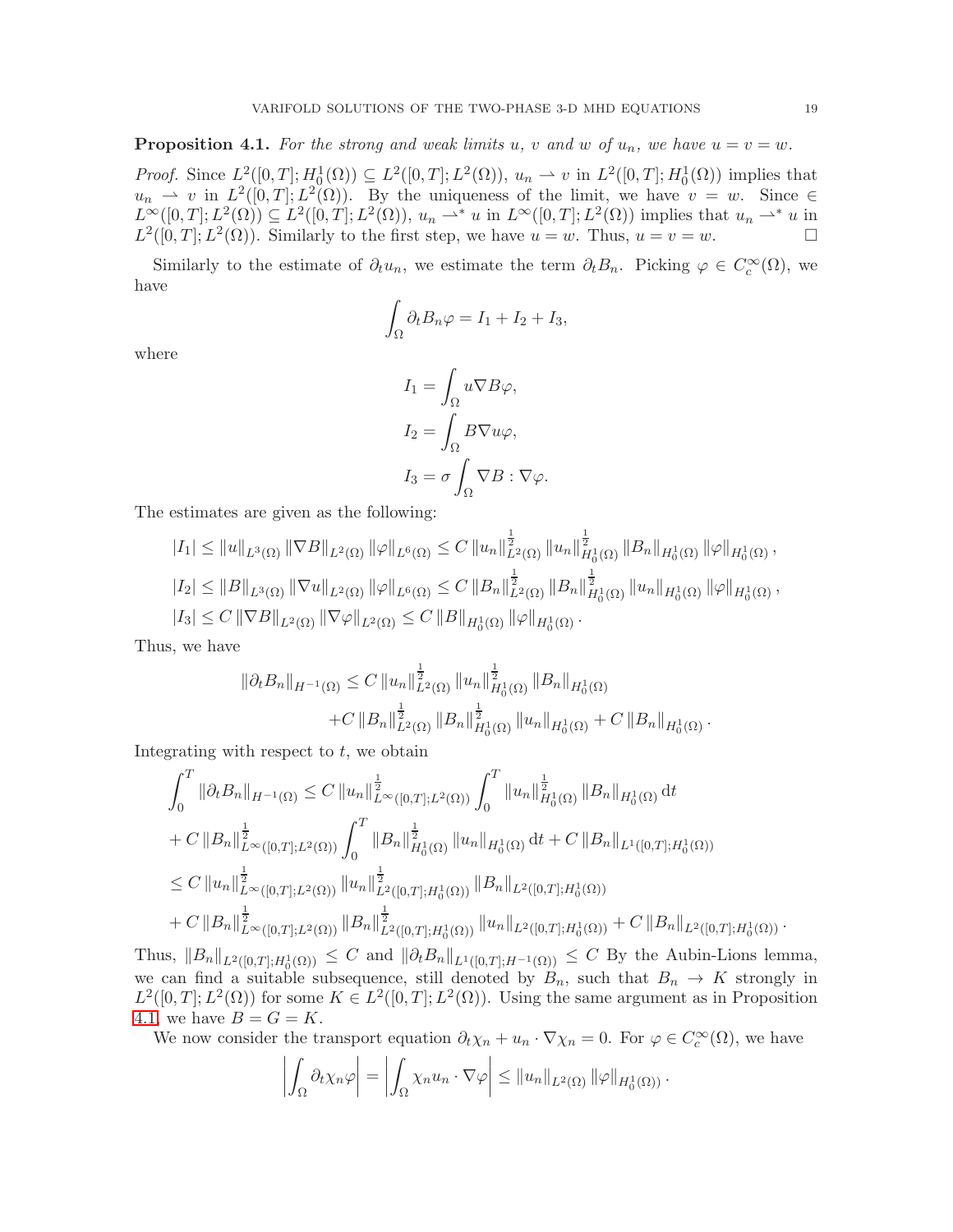Thus,  $\|\partial_t \chi_n\|_{H^{-1}(\Omega)} \leq \|u_n\|_{L^2(\Omega)}$ , which implies that

$$
\|\partial_t \chi_n\|_{L^2([0,T];H^{-1}(\Omega))} \le \|u_n\|_{L^2([0,T];H^1_0(\Omega))} \le C.
$$

Therefore, using the same argument as in [\[2\]](#page-24-1), Section 5.2, we can find a suitable subsequence, still denoted by  $\chi_n$ , such that  $\chi_n \to \chi$  strongly in  $L^2([0,T];L^2(\Omega))$ . Now we prove that  $\omega = \nabla \chi$  in the weak sense. For any  $t \in [0, T]$  and  $\varphi \in C_c^{\infty}(\Omega)$ , we have

$$
\int_{\Omega} \chi_n \mathrm{div}\varphi \mathrm{d}x = -\int_{\Omega} \varphi \cdot \mathrm{d}\nabla \chi_n
$$

for any *n*. Since div $\varphi \in L^1(\Omega)$ , we have

$$
\int_{\Omega} \chi_n(t) \text{div}\varphi \, dx \longrightarrow \int_{\Omega} \chi(t) \text{div}\varphi \, dx, \n\int_{\Omega} \varphi \cdot d\nabla \chi_n(t) \longrightarrow \int_{\Omega} \varphi \cdot d\omega(t),
$$

which implies that  $\nabla \chi = \omega$  for almost every  $t \in [0, T]$ .

Therefore, we finally obtain

$$
u_n \rightharpoonup^* u \quad \text{in } L^{\infty}([0, T]; L^2(\Omega)),
$$
  
\n
$$
u_n \rightharpoonup u \quad \text{in } L^2([0, T]; H_0^1(\Omega)),
$$
  
\n
$$
u_n \rightharpoonup u \quad \text{in } L^2([0, T]; L^2(\Omega)),
$$
  
\n
$$
B_n \rightharpoonup^* B \quad \text{in } L^{\infty}([0, T]; L^2(\Omega)),
$$
  
\n
$$
B_n \rightharpoonup B \quad \text{in } L^2([0, T]; H_0^1(\Omega)),
$$
  
\n
$$
B_n \rightharpoonup B \quad \text{in } L^2([0, T]; L^2(\Omega)),
$$
  
\n
$$
\chi_n \rightharpoonup^* \chi \quad \text{in } L^{\infty}([0, T]; L^{\infty}(\Omega)),
$$
  
\n
$$
\nabla \chi_n \rightharpoonup^* \nabla \chi \quad \text{in } L^{\infty}([0, T]; H^{-3}(\Omega)),
$$
  
\n
$$
\chi_n \rightharpoonup \chi \quad \text{in } L^2([0, T]; L^2(\Omega)).
$$

<span id="page-19-0"></span>4.2. Varifold limit of  $H_{\chi_n}$ . Since we cannot pass the limit directly when dealing with  $H_{\chi_n}$ , we will represent them with varifolds, and then consider the weak limit of the varifolds. See [\[2\]](#page-24-1) for more details. Recall that  $\Gamma_k(t) := X_{u_k}(t, \Gamma_0)$ , where  $\Gamma_0 = \partial \Omega_0^+$ . Consider the varifold  $V_k(t)$  corresponding to  $\Gamma_k(t)$ , i.e.,

$$
\langle V_k(t),\varphi\rangle:=\int_\Omega \varphi\left(x,n_k(t,x)\right)\mathrm{d}\, |\nabla \chi_k(t)|
$$

for any  $\varphi \in C_0(\Omega \times \mathbb{S}^2)$ , where  $n_k(t, x) := \nabla \chi_k(t, x) / |\nabla \chi_k(t, x)|$ . Since  $\frac{1}{\sqrt{1-\lambda}}$  (t)  $\lambda \geq 0$  (x) kortext (t) kvartext  $\lambda$ 

$$
|\langle V_k(t),\varphi\rangle| \leq \|\nabla \chi_k(t)\|_{\mathcal{M}(\Omega)} \|\varphi\|_{C_0(\Omega \times \mathbb{S}^2)},
$$

we have

$$
||V_k(t)||_{\mathcal{M}(\Omega\times\mathbb{S}^2)} \leq ||\nabla \chi_k(t)||_{\mathcal{M}(\Omega)}.
$$

Now for all  $\varphi \in L^1([0,T]; C_0(\Omega \times \mathbb{S}^2))$ , we define

$$
\langle V_k, \varphi \rangle := \int_0^T \int_{\Omega} \varphi(t, x, n_k(t, x)) \, d \left| \nabla \chi_k(t) \right| dt.
$$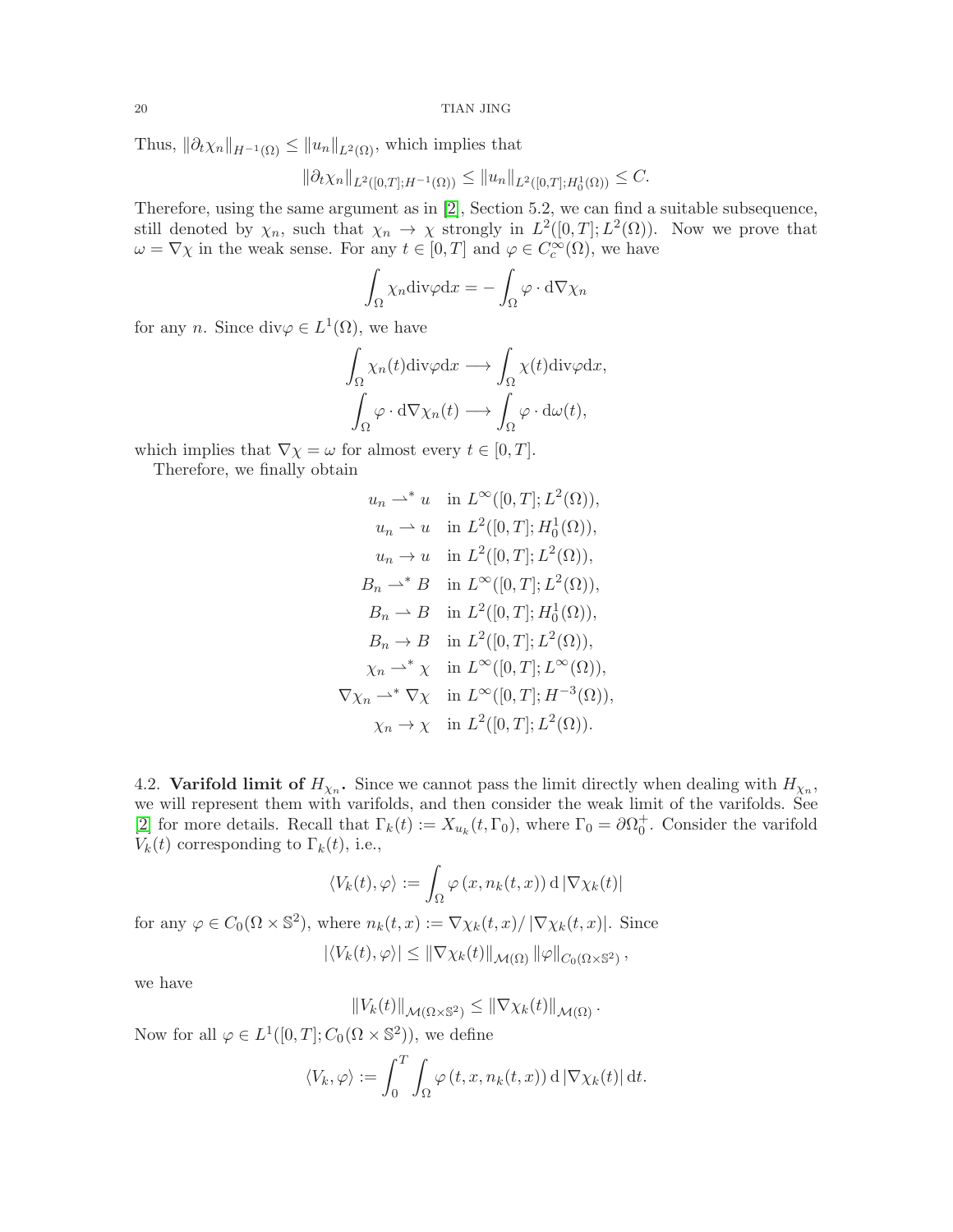Then we have

$$
||V_k||_{L^{\infty}([0,T];\mathcal{M}(\Omega\times\mathbb{S}^2))}\leq ||\nabla \chi_k||_{L^{\infty}([0,T];\mathcal{M}(\Omega))}.
$$

Using the same argument in [\[2\]](#page-24-1). Since  $V_k$  is bounded in  $L^{\infty}([0,T];\mathcal{M}(\overline{\Omega}\times\mathbb{S}^2))$  and  $\mathcal{M}(\Omega\times\mathbb{S}^2)$  $\mathbb{S}^2$   $\rightarrow$   $H^{-3}(\Omega \times \mathbb{S}^2)$ , there exists  $V \in L^{\infty}([0,T];\mathcal{M}(\Omega \times \mathbb{S}^2))$ , such that

$$
V_k \rightharpoonup^* V \quad \text{in } L^\infty([0,T]; H^{-3}(\Omega \times \mathbb{S}^2)).
$$

For  $\psi \in C_c^{\infty}([0,T)\times\Omega)$ , letting  $\varphi(x,s,t) = \text{div}\psi - s \otimes s : \nabla \psi$ , we have  $\varphi \in L^1([0,T]; C(\Omega \times \mathbb{S}^2))$ . Letting  $n_k(x) := -\nabla \chi_k / |\nabla \chi_k|$ , we have

$$
-\int_0^T \langle H_{\chi_k(t)}, \psi(t) \rangle = \int_0^T \int_{\Omega} P_{\tau} : \nabla \psi \, d \, |\nabla \chi_k| \, dt
$$
  
\n
$$
= \int_0^T \int_{\Omega} (\text{div}\psi - n_k \otimes n_k : \nabla \psi) \, d \, |\nabla \chi_k| \, dt
$$
  
\n
$$
= \int_0^T \int_{\Omega} \int_{\mathbb{S}^2} (\text{div}\psi - s \otimes s : \nabla \psi) \, d\delta_{n_k(x,t)} \, d \, |\nabla \chi_k| \, dt
$$
  
\n
$$
= \int_0^T \langle \delta V_k(t), \psi(t) \rangle \, dt
$$
  
\n
$$
\to \int_0^T \langle \delta V(t), \psi(t) \rangle \, dt,
$$
  
\n(4.2)

as  $k \to \infty$ . The reason that  $V_k$  can be decomposed into  $\delta_{n_k}$  and  $|\nabla \chi_k|$  can be found in [\[2\]](#page-24-1), Section 3. Letting  $\varphi(x, s, t) = s\psi(x, t)$ , we have

$$
\int_0^T \langle \nabla \chi_k, \psi \rangle = -\int_0^T \int_{\partial^* \{\chi_k = 1\}} \psi \cdot n_k \mathrm{d} \mathcal{H}^2 \mathrm{d} t
$$

$$
= -\int_0^T \int_\Omega \psi \cdot n_k \mathrm{d} |\nabla \chi_k| \mathrm{d} t
$$

$$
= -\int_0^T \int_\Omega \int_{\mathbb{S}^2} \psi \cdot s \mathrm{d} \delta_{n_k} \mathrm{d} |\nabla \chi_k| \mathrm{d} t
$$

$$
= -\int_0^T \int_{\Omega \times \mathbb{S}^2} \psi \cdot s \mathrm{d} V_k \mathrm{d} t.
$$

Since  $\nabla \chi_k \rightharpoonup^* \nabla \chi$  in  $L^{\infty}([0,T]; H^{-3}(\Omega))$  and  $V_k \rightharpoonup^* V$  in  $L^{\infty}([0,T]; H^{-3}(\Omega \times \mathbb{S}^2))$ , we have

$$
\int_0^T \langle \nabla \chi_k, \psi \rangle \to \int_0^T \langle \nabla \chi, \psi \rangle,
$$

$$
\int_0^T \int_{\Omega \times \mathbb{S}^2} \psi \cdot sdV_k dt \to \int_0^T \int_{\Omega \times \mathbb{S}^2} \psi \cdot sdV dt.
$$

Therefore, using the fact that  $C_c^{\infty}(\Omega)$  is dense in  $C_0(\Omega)$ , the equation

<span id="page-20-0"></span>
$$
\int_{\Omega \times \mathbb{S}^2} \psi \cdot sdV = -\int_{\Omega} \psi d\nabla \chi.
$$
\n(4.3)

holds for all  $\psi \in C_0(\Omega)$ .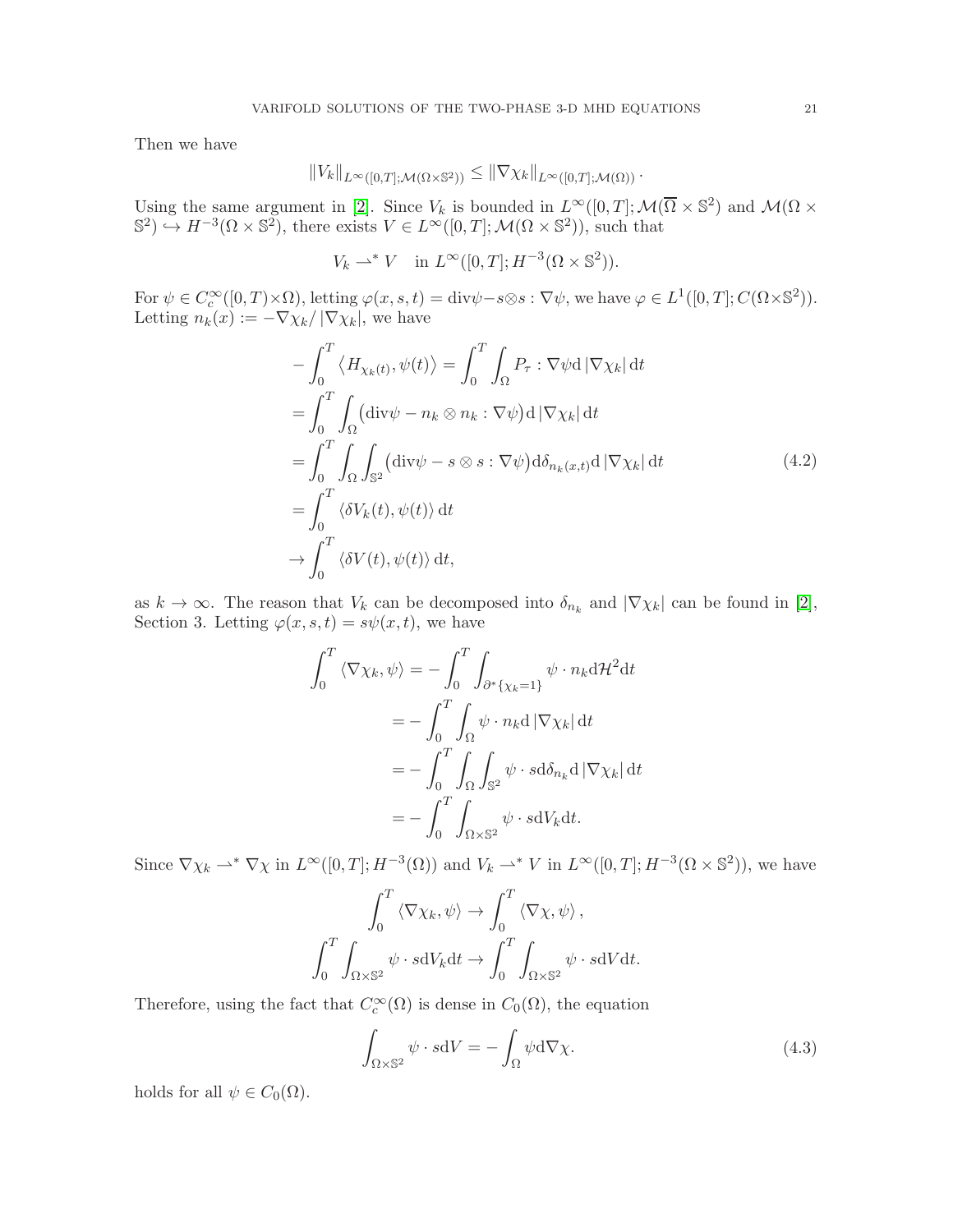### 4.3. Passing the limit. The weak formula represented by the varifolds is

$$
(\partial_t u_n, \varphi)_{Q_T} - (u_n \otimes u_n, \nabla \varphi)_{Q_T} + (B_n \otimes B_n, \nabla \varphi)_{Q_T}
$$

$$
+ (\nu(\chi_n) D u_n), D \varphi)_{Q_T} + \kappa \int_0^T \langle \delta V_n(t), \varphi(t) \rangle dt = 0,
$$

where  $\varphi \in C_c^{\infty}(\Omega)$  and  $\text{div}\varphi = 0$ . Since  $u_n \to u$  strongly in  $L^2([0,T]; L^2(\Omega))$ , we have

$$
|(u_n \otimes u_n, \nabla \varphi)_{Q_T} - (u \otimes u, \nabla \varphi)_{Q_T}|
$$
  
\n
$$
\leq |(u_n \otimes u_n, \nabla \varphi)_{Q_T} - (u_n \otimes u, \nabla \varphi)_{Q_T}| + |(u_n \otimes u, \nabla \varphi)_{Q_T} - (u \otimes u, \nabla \varphi)_{Q_T}|
$$
  
\n
$$
\leq ||u_n||_{L^2(Q_T)} ||u_n - u||_{L^2(Q_T)} ||\nabla \varphi||_{L^{\infty}(Q_T)} + ||u||_{L^2(Q_T)} ||u_n - u||_{L^2(Q_T)} ||\nabla \varphi||_{L^{\infty}(Q_T)}
$$

.

Using the same argument for  $(B_n \otimes B_n, \nabla \varphi)_{Q_T}$ , we obtain

$$
|(B_n \otimes B_n, \nabla \varphi)_{Q_T} - (B \otimes B, \nabla \varphi)_{Q_T}|
$$
  
\n
$$
\leq ||B_n||_{L^2(Q_T)} ||B_n - B||_{L^2(Q_T)} ||\nabla \varphi||_{L^{\infty}(Q_T)} + ||B||_{L^2(Q_T)} ||B_n - B||_{L^2(Q_T)} ||\nabla \varphi||_{L^{\infty}(Q_T)}.
$$

For the viscosity term, we have

$$
\begin{split}\n&\left|(\nu(\chi_n)Du_n, D\varphi)_{Q_T} - (\nu(\chi)Du, D\varphi)_{Q_T}\right| \\
&= \left| \int_0^T \int_{\Omega} \left( \chi_n \nu^+Du_n + (1 - \chi_n) \nu^-Du_n \right) : D\varphi - \int_0^T \int_{\Omega} \left( \chi \nu^+Du + (1 - \chi) \nu^-Du \right) : D\varphi \right| \\
&\leq \nu^+ \left| \int_0^T \int_{\Omega} \chi_n Du_n : D\varphi - \chi Du : D\varphi \right| + \nu^- \left| \int_0^T \int_{\Omega} (1 - \chi_n)Du_n : D\varphi - (1 - \chi)Du : D\varphi \right|.\n\end{split}
$$

We only need to show the convergence of the first term, since the second term can be shown by the same argument. For the first term, we have

<span id="page-21-0"></span>
$$
\left| \int_0^T \int_{\Omega} \chi_n D u_n : D\varphi - \chi D u : D\varphi \right|
$$
  
\n
$$
\leq \int_0^T \int_{\Omega} |\chi_n - \chi| |D u_n| |D\varphi| + \left| \int_0^T \int_{\Omega} D u_n : (\chi D\varphi) - \int_0^T \int_{\Omega} D u : (\chi D\varphi) \right|. \tag{4.4}
$$

Since  $u_n \to u$  in  $L^2([0,T]; H_0^1(\Omega))$  and  $\varphi \in C_c^{\infty}([0,T) \times \Omega)$ , we have  $Du_n \to Du$  in  $L^2([0,T];L^2(\Omega))$  and  $\chi D\varphi \in L^2([0,T];L^2(\Omega))$ . Thus, the second term goes to 0. Since  $|Du_n||D\varphi| \in L^2([0,T];L^2(\Omega))$  and  $\chi_n \to \chi$  strongly in  $L^2([0,T];L^2(\Omega))$ , we have

$$
\int_0^T \int_{\Omega} \left| \chi_n - \chi \right| \left| Du_n \right| \left| D\varphi \right| \leq \left\| \chi_n - \chi \right\|_{L^2 L^2} \to 0,
$$

which finishes the proof.

For the transport equation,

$$
(\chi_0, \varphi(x,0))_{\Omega} + (\chi_n, \partial_t \varphi)_{Q_T} + (\chi_n, u_n \cdot \nabla \varphi)_{Q_T} = 0.
$$

Since  $\partial \varphi \in L^1([0,T]; L^1(\Omega))$ , we have  $(\chi_n, \partial_t \varphi)_{Q_T} \to (\chi, \partial_t \varphi)_{Q_T}$ . For the third term, we have

$$
\left| \int_0^T \int_{\Omega} \chi_n u_n \cdot \nabla \varphi - \int_0^T \int_{\Omega} \chi u \cdot \nabla \varphi \right|
$$
  
\n
$$
\leq \left| \int_0^T \int_{\Omega} \chi_n u_n \cdot \nabla \varphi - \int_0^T \int_{\Omega} \chi_n u \cdot \nabla \varphi \right| + \left| \int_0^T \int_{\Omega} \chi_n u \cdot \nabla \varphi - \int_0^T \int_{\Omega} \chi u \cdot \nabla \varphi \right|
$$
  
\n
$$
\leq ||\chi_n||_{L^2(Q_T)} ||u_n - u||_{L^2(Q_T)} ||\nabla \varphi||_{L^{\infty}(Q_T)} + ||\chi_n - \chi||_{L^2(Q_T)} ||u||_{L^2(Q_T)} ||\nabla \varphi||_{L^{\infty}(Q_T)},
$$

which goes to 0 as  $n \to \infty$ .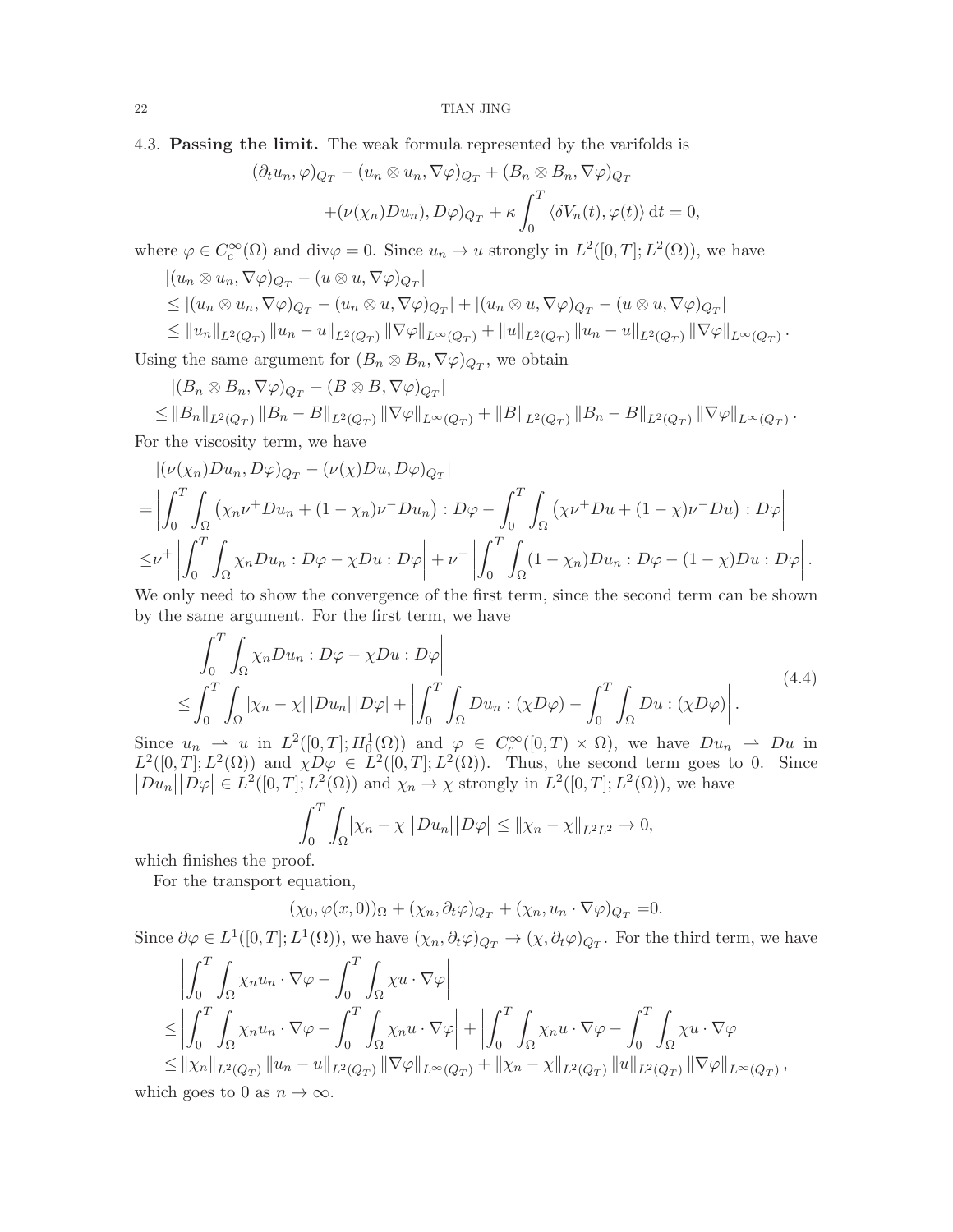From Section [4.2,](#page-19-0) we have proved that

$$
\int_0^T \langle \delta V_n(t), \varphi \rangle \, \mathrm{d}t \to \int_0^T \langle \delta V(t), \varphi \rangle \, \mathrm{d}t.
$$

Therefore, by letting  $n \to \infty$ , we obtain

$$
-(u_0, \varphi(0))_{\Omega} - (u, \partial_t \varphi)_{Q_T} - (u \otimes u, \nabla \varphi)_{Q_T} + (B \otimes B, \nabla \varphi)_{Q_T}
$$

$$
+ (\nu(\chi)Du, D\varphi)_{Q_T} + \kappa \int_0^T \langle \delta V(t), \varphi(t) \rangle dt = 0
$$

for all  $\varphi \in C_c^{\infty}([0, T) \times \Omega)$  with div $\varphi = 0$ . From [\(4.3\)](#page-20-0), we have

$$
\int_{\Omega \times \mathbb{S}^2} \psi \cdot s \mathrm{d}V = -\int_{\Omega} \psi \mathrm{d} \nabla \chi
$$

for all  $\psi \in C_0(\Omega)$ . From Proposition 2.2 in [\[2\]](#page-24-1),  $\chi$  is the unique renormalized solution of

$$
\partial_t \chi + u \cdot \nabla \chi = 0 \quad \text{in } Q_T,
$$
  

$$
\chi|_{t=0} = \chi_0 \quad \text{in } \Omega.
$$

It remains to prove that  $(u, B, \chi, V)$  satisfies the generalized energy inequality. Since  $u_n \to u$ ,  $B_n \to B$  in  $L^2([0,T]; L^2(\Omega))$ . For suitable subsequences, we have  $u_n(t) \to u(t), B_n(t) \to B(t)$ in  $L^2(\Omega)$  for almost every  $t \in [0, T]$ . From Theorem 1.1.1 in [\[9\]](#page-24-11), we have

$$
||u(t)||_{L^2} \le \liminf_{n \to \infty} ||u_n(t)||_{L^2},
$$
  

$$
||B(t)||_{L^2} \le \liminf_{n \to \infty} ||B_n(t)||_{L^2}.
$$

In Section [4.2](#page-19-0) we have proved  $||V_n(t)||_{\mathcal{M}(\Omega \times \mathbb{S}^2)} \le ||\nabla \chi_n(t)||_{\mathcal{M}(\Omega)}$ . Given any  $\varphi \in C_0(\Omega)$ , we have

$$
\left| \int_{\Omega \times \mathbb{S}^2} \varphi dV(t) \right| = \left| \lim_{n \to \infty} \int_{\Omega \times \mathbb{S}^2} \varphi dV_n(t) \right| \leq \liminf_{n \to \infty} ||\varphi||_{L^{\infty}} ||V_n(t)||_{\mathcal{M}(\Omega \times \mathbb{S}^2)}
$$
  

$$
\leq \liminf_{n \to \infty} ||\varphi||_{L^{\infty}} ||\nabla \chi_n(t)||_{\mathcal{M}(\Omega)}.
$$

Thus,

$$
||V(t)||_{\mathcal{M}(\Omega\times\mathbb{S}^2)} \leq \liminf_{n\to\infty} ||\nabla \chi_n(t)||_{\mathcal{M}(\Omega)}.
$$

Since  $\nabla B_n \rightharpoonup \nabla B$  in  $L([0,T]; L^2(\Omega))$ . For all  $t \in [0,T]$ , we still have  $\nabla B_n \rightharpoonup \nabla B$  in  $L([0, t]; L^2(\Omega))$ . Thus,

$$
\int_0^t \|\nabla B\|_{L^2}^2 \le \liminf_{n \to \infty} \int_0^t \|\nabla B_n\|_{L^2}^2.
$$

For the viscosity term, notice that

$$
f_n := (\nu(\chi_n)Du_n - \nu(\chi_n)Du) : (Du_n - Du)
$$
  
=  $(\chi_n\nu^+ + (1 - \chi_n)\nu^-) |Du_n - Du|^2 \ge 0.$ 

From  $Du_n \rightharpoonup Du$  in  $L^2([0,T]; L^2(\Omega))$ , we have

$$
\int_0^t \int_{\Omega} f_n \leq C.
$$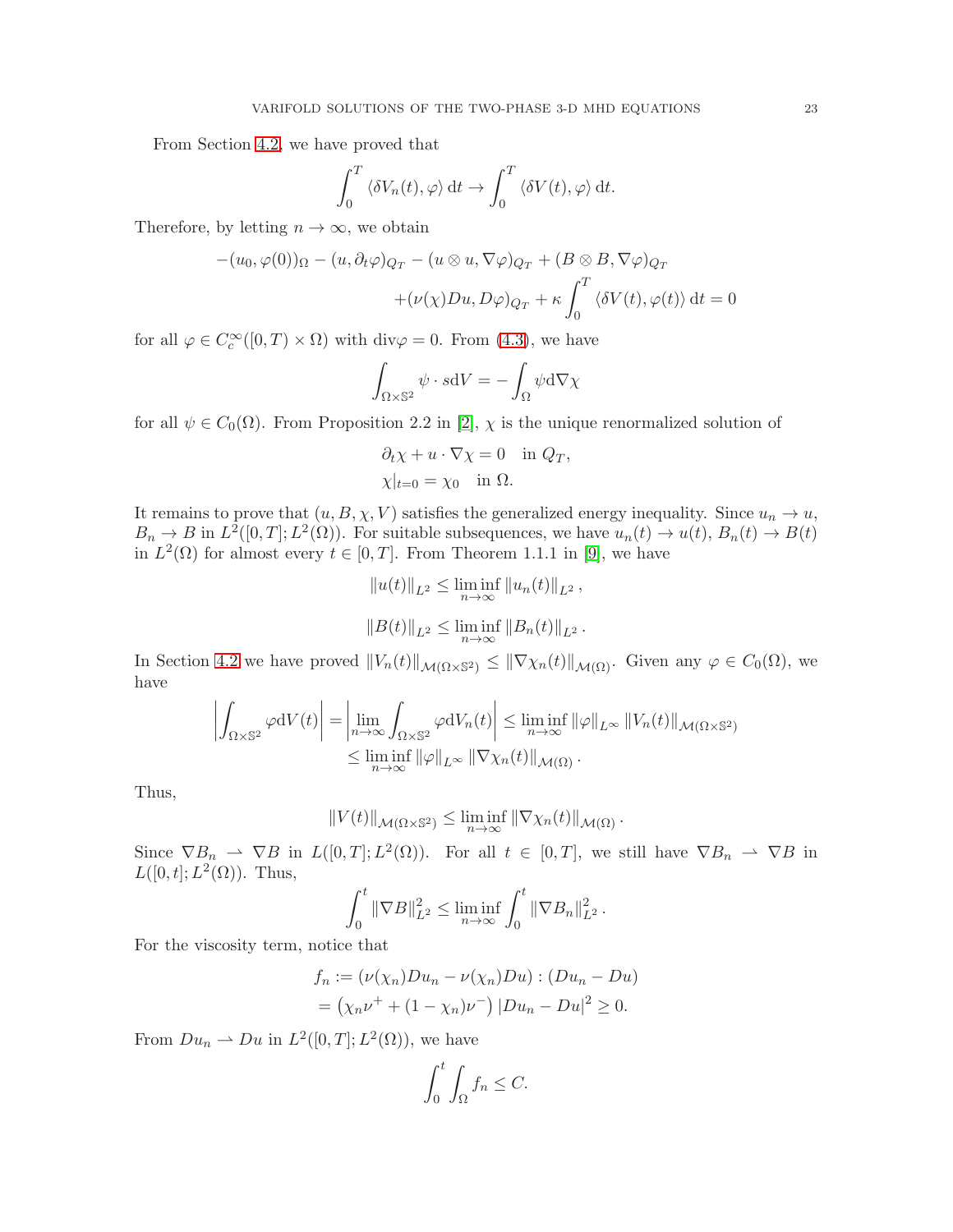Thus, using Fatou's lemma, we obtain

<span id="page-23-0"></span>
$$
0 \leq \int_0^t \int_{\Omega} \liminf_{n \to \infty} f_n \leq \liminf_{n \to \infty} \int_0^t \int_{\Omega} f_n
$$
  
\n
$$
\leq \liminf_{n \to \infty} \int_0^t \int_{\Omega} \nu(\chi_n) Du_n : Du_n + \liminf_{n \to \infty} \int_0^t \int_{\Omega} -\nu(\chi_n) Du_n : Du
$$
  
\n
$$
+ \liminf_{n \to \infty} \int_0^t \int_{\Omega} -\nu(\chi_n) Du : Du_n + \liminf_{n \to \infty} \int_0^t \int_{\Omega} \nu(\chi_n) Du : Du
$$
  
\n
$$
= \liminf_{n \to \infty} \int_0^t \int_{\Omega} \nu(\chi_n) Du_n : Du_n - \int_0^t \int_{\Omega} S(\chi, Du) : Du.
$$
 (4.5)

This is because [\(4.4\)](#page-21-0) yields  $\chi_n D u_n \to \chi D u$  in  $L^2([0,T]; L^2(\Omega))$ , which implies that

$$
\liminf_{n \to \infty} \int_0^t \int_{\Omega} -\nu(\chi_n) D u_n : Du = \liminf_{n \to \infty} \int_0^t \int_{\Omega} -\nu(\chi_n) D u : Du_n
$$
  
= 
$$
- \int_0^t \int_{\Omega} \nu(\chi) D u : Du.
$$

Since  $|Du|^2 \in L^1([0,T];L^1(\Omega))$  and  $\chi_n \to \chi$  in  $L^{\infty}([0,T];L^{\infty}(\Omega))$ , we have

$$
\liminf_{n \to \infty} \int_0^t \int_{\Omega} \nu(\chi_n) Du : Du = \int_0^t \int_{\Omega} \nu(\chi) Du : Du.
$$

Thus, the lower-semicontinuity in [\(4.5\)](#page-23-0) has been proved.

Recall that  $(3.21)$  and  $(3.22)$  give us

<span id="page-23-1"></span>
$$
\frac{1}{2} ||u_n(t)||_{L^2}^2 + \frac{1}{2} ||B_n(t)||_{L^2}^2 + \kappa ||\nabla \chi_n(t)||_{\mathcal{M}} + \int_0^t \int_{\Omega} \nu(\chi_n) Du_n : Du_n \, dx \, ds \n+ \sigma \int_0^t ||\nabla B_n||_{L^2}^2 \, ds \le \frac{1}{2} ||u_0||_{L^2}^2 + \frac{1}{2} ||B_0||_{L^2}^2 + \kappa ||\nabla \chi_0||_{\mathcal{M}}.
$$
\n(4.6)

Taking the lim inf on [\(4.6\)](#page-23-1), and using the fact that lim inf  $a_n + \liminf b_n \leq \liminf (a_n + b_n)$ , we finally obtain

$$
\frac{1}{2} ||u(t)||_{L^{2}}^{2} + \frac{1}{2} ||B(t)||_{L^{2}}^{2} + \kappa ||V(t)||_{\mathcal{M}} + \int_{0}^{t} \int_{\Omega} \nu(\chi)Du : Dudxds
$$
\n
$$
+ \sigma \int_{0}^{t} ||\nabla B||_{L^{2}}^{2} ds \leq \frac{1}{2} ||u_{0}||_{L^{2}}^{2} + \frac{1}{2} ||B_{0}||_{L^{2}}^{2} + \kappa ||\nabla \chi_{0}||_{\mathcal{M}},
$$
\n(4.7)

which finishes the proof of the energy inequality.

Therefore, we have finished the proof of Theorem [1.1.](#page-2-0)

### **ACKNOWLEDGMENTS**

I would like to thank Dr. Dehua Wang, Dr. Armin Schikorra and Dr. Ming Chen, for helpful discussions. I would also like to thank Dr. Helmut Abels for careful explanations of the techniques in [\[2\]](#page-24-1). I really appreciate that!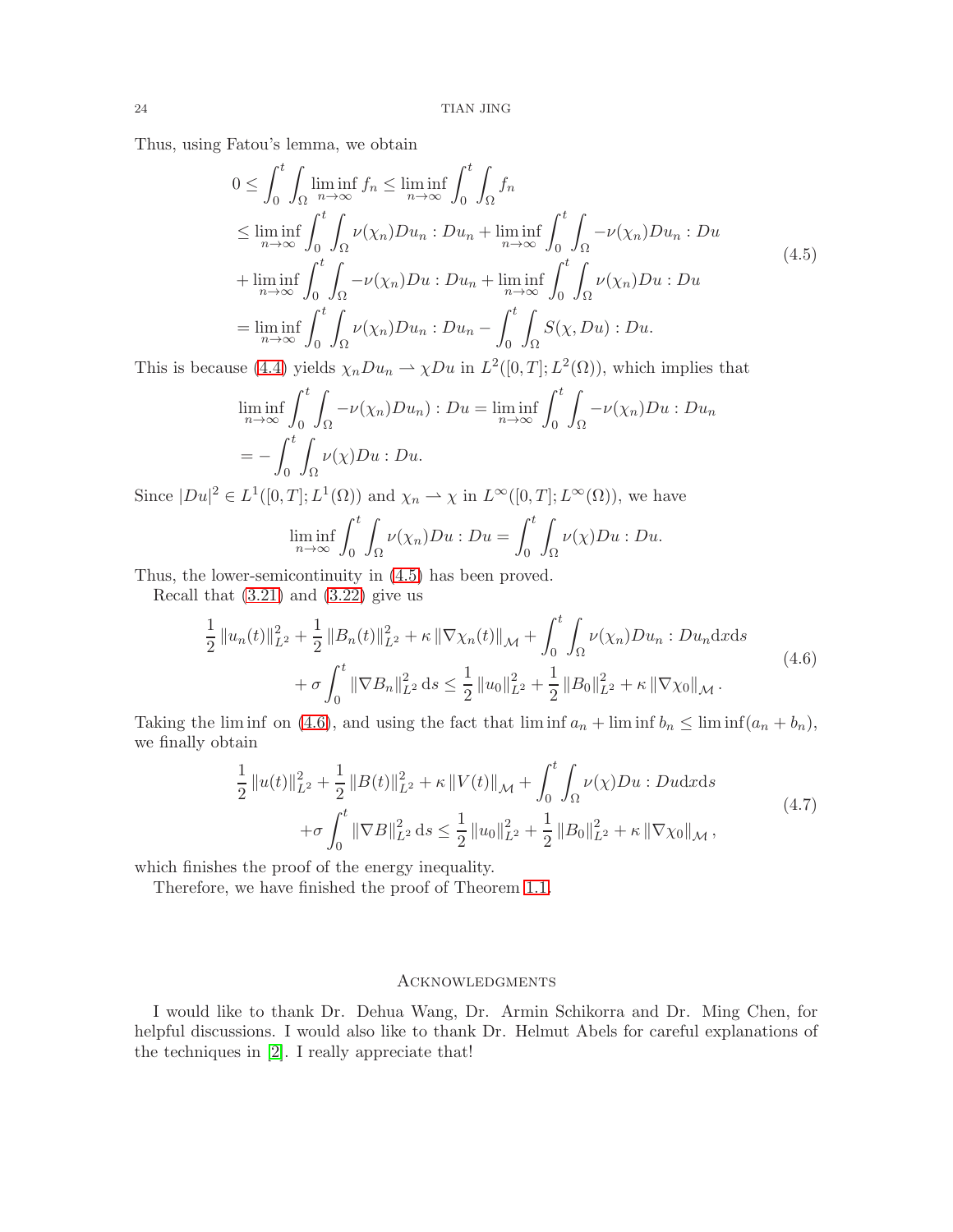#### **REFERENCES**

- [1] H. Abels, The initial-value problem for the Navier-Stokes equations with a free surface in  $L^q$ -Sobolev spaces. Adv. Differential Equations 10 (2005), no. 1, 45–64.
- <span id="page-24-1"></span>[2] H. Abels, On generalized solutions of two-phase flows for viscous incompressible fluids. Interfaces Free Bound. 9 (2007), no. 1, 31–65.
- <span id="page-24-6"></span>[3] W. K. Allard, On the first variation of a varifold. Ann. of Math. (2) 95 (1972), 417–491.
- <span id="page-24-10"></span>[4] L. Ambrosio, N. Fusco, D. Pallara, Functions of Bounded Variation and Free Discontinuity Problems. Oxford Mathematical Monographs. The Clarendon Press, Oxford University Press, New York, 2000.
- [5] L. Ambrosio, G. Crippa, C. De Lellis, F. Otto, M. Westdickenberg,Transport Equations and Multi-D Hyperbolic Conservation Laws. Edited by F. Ancona, S. Bianchini, R. M. Colombo, De Lellis, A. Marson and A. Montanari. Lecture Notes of the Unione Matematica Italiana, 5. Springer-Verlag, Berlin; UMI, Bologna, 2008.
- [6] H. Brezis, Functional analysis, Sobolev Spaces and Partial Differential Equations. Universitext. Springer, New York, 2011.
- [7] P. A. Davidson, An Introduction to Magnetohydrodynamics. Cambridge Texts in Applied Mathematics. Cambridge University Press, Cambridge, 2001.
- [8] P. Diamond, P. Kloeden , Metric Spaces of Fuzzy Sets. World Scientific Publishing Co., Inc., River Edge, NJ, 1994.
- <span id="page-24-11"></span>[9] L. C. Evans, Weak Convergence Methods for Nonlinear Partial Differential Equations. CBMS Regional Conference Series in Mathematics, 74. Published for the Conference Board of the Mathematical Sciences, Washington, DC; by the American Mathematical Society, Providence, RI, 1990.
- [10] L. C. Evans, Partial Differential Equations. Second Edition. Graduate Studies in Mathematics, 19. American Mathematical Society, Providence, RI, 2010.
- [11] L. C. Evans, R. F. Gariepy, Measure Theory and Fine Properties of Functions. Revised Edition. Textbooks in Mathematics. CRC Press, Boca Raton, FL, 2015.
- <span id="page-24-2"></span>[12] J. Fischer, S. Hensel, Weak-strong uniqueness for the Navier–Stokes equation for two fluids with surface tension. Arch. Ration. Mech. Anal. 236 (2020), no. 2, 967–1087.
- <span id="page-24-3"></span>[13] X. Hu, D. Wang, Global existence and large-time behavior of solutions to the three-dimensional equations of compressible magnetohydrodynamic flows. Arch. Ration. Mech. Anal. 197 (2010), no. 1, 203-238.
- <span id="page-24-5"></span>[14] G. Leoni, A First Course in Sobolev Spaces. Second Edition. Graduate Studies in Mathematics, 181. American Mathematical Society, Providence, RI, 2017.
- [15] P. L. Lions, Mathematical Topics in Fluid Mechanics. Vol. 1. Incompressible Models. Oxford Lecture Series in Mathematics and its Applications, 3. Oxford Science Publications. The Clarendon Press, Oxford University Press, New York, 1996.
- <span id="page-24-7"></span>[16] F. Maggi, Sets of Finite Perimeter and Geometric Variational Problems. An Introduction to Geometric Measure Theory. Cambridge Studies in Advanced Mathematics, 135. Cambridge University Press, Cambridge, 2012.
- <span id="page-24-8"></span>[17] F. Morgan, Geometric Measure Theory: A Beginner's Guide. Fifth Edition. Illustrated by J. F. Bredt. Elsevier/Academic Press, Amsterdam, 2016.
- [18] J. Málek, J. Nečas, M. Rokyta, M. Růžička, Weak and Measure-Valued Solutions to Evolutionary PDEs. Applied Mathematics and Mathematical Computation, 13. Chapman & Hall, London, 1996.
- [19] A. Nouri, F. Poupaud, An existence theorem for the multifluid Navier–Stokes problem. J. Differential Equations 122 (1995), no. 1, 71–88.
- <span id="page-24-4"></span>[20] A. Novotný, I. Straškraba, Introduction to the Mathematical Theory of Compressible Flow. Oxford Lecture Series in Mathematics and its Applications, 27. Oxford University Press, Oxford, 2004.
- <span id="page-24-0"></span>[21] P. I. Plotnikov, Generalized solutions to a free boundary problem of motion of a non-Newtonian fluid. Siberian Math. J. 34 (1993), no. 4, 704–716.
- [22] J. Prüss, G. Simonett, Moving Interfaces and Quasilinear Parabolic Evolution Equations. Monographs in Mathematics, 105. Birkhäuser/Springer, [Cham], 2016.
- <span id="page-24-9"></span>[23] J. C. Robinson, J. L. Rodrigo, W. Sadowski The Three-Dimensional Navier-Stokes Equations. Classical Theory. Cambridge Studies in Advanced Mathematics, 157. Cambridge University Press, Cambridge, 2016.
- [24] R. Salvi, On the existence of free surface problem for viscous incompressible flow. Topics in Mathematical Fluid Mechanics (Capo Miseno, 2000), P. G. Galdi et al. (eds.), Quad. Mat. 10, Aracne, Rome (2002), 247–275.